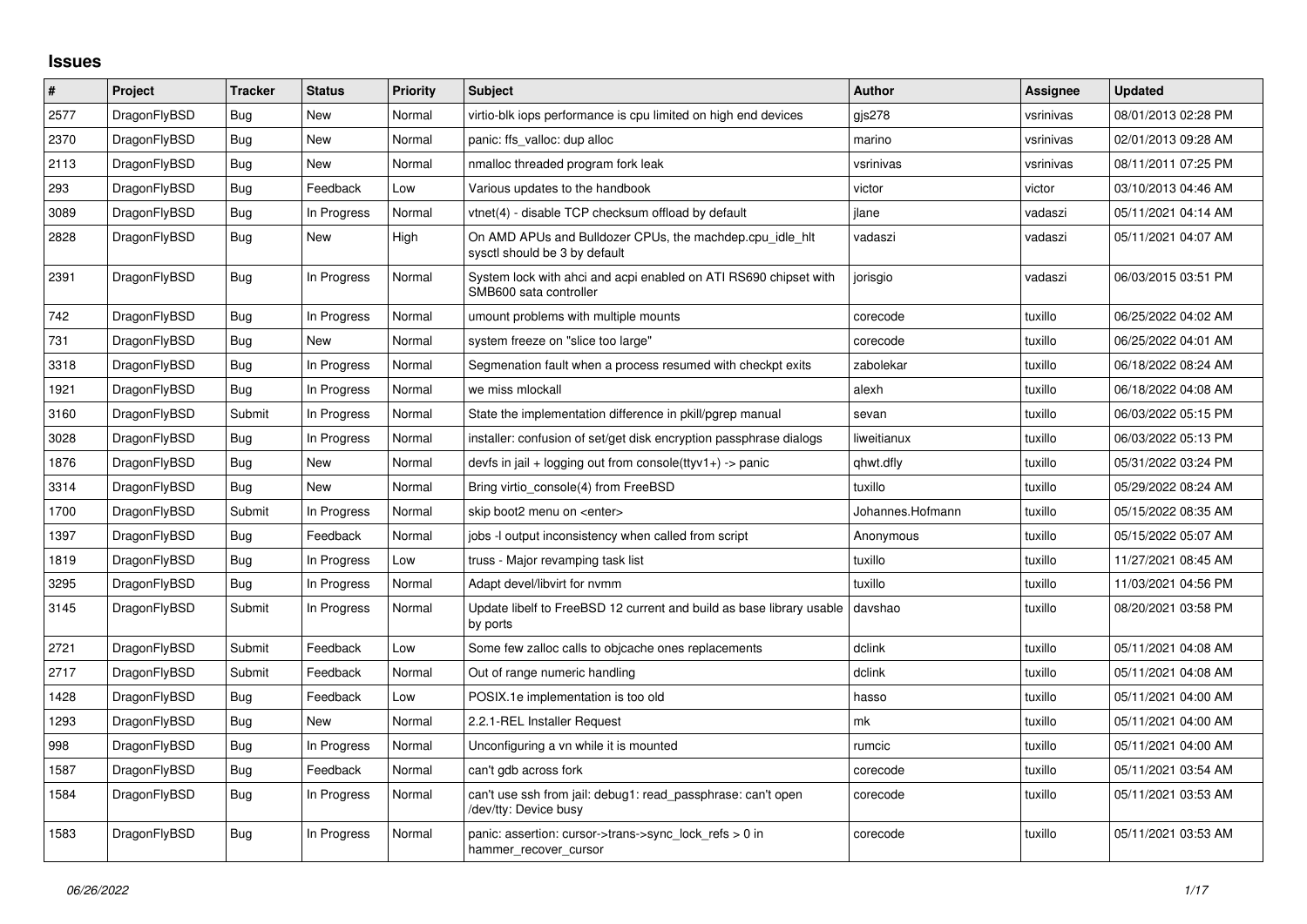| #    | Project      | <b>Tracker</b> | <b>Status</b> | <b>Priority</b> | <b>Subject</b>                                                                               | <b>Author</b>  | Assignee | <b>Updated</b>      |
|------|--------------|----------------|---------------|-----------------|----------------------------------------------------------------------------------------------|----------------|----------|---------------------|
| 1556 | DragonFlyBSD | <b>Bug</b>     | New           | Normal          | many processes stuck in "hmrrcm", system unusable                                            | corecode       | tuxillo  | 05/11/2021 03:52 AM |
| 1547 | DragonFlyBSD | <b>Bug</b>     | In Progress   | Normal          | disklabel64 automatic sizing                                                                 | corecode       | tuxillo  | 05/11/2021 03:52 AM |
| 1528 | DragonFlyBSD | <b>Bug</b>     | In Progress   | Normal          | ktrace does not show proper return values for pipe(2)                                        | corecode       | tuxillo  | 05/11/2021 03:52 AM |
| 1475 | DragonFlyBSD | <b>Bug</b>     | In Progress   | Normal          | kernel blocks with low memory and syscons setting a high res mode<br>' scrollback            | corecode       | tuxillo  | 05/11/2021 03:52 AM |
| 1474 | DragonFlyBSD | Bug            | New           | Normal          | ithread 1 unexpectedly rescheduled                                                           | corecode       | tuxillo  | 05/11/2021 03:52 AM |
| 1469 | DragonFlyBSD | <b>Bug</b>     | In Progress   | Normal          | Hammer history security concern                                                              | corecode       | tuxillo  | 05/11/2021 03:52 AM |
| 1442 | DragonFlyBSD | <b>Bug</b>     | New           | Normal          | blocking SIGSEGV and triggering a segment violation produces an<br>all CPU consuming process | corecode       | tuxillo  | 05/11/2021 03:52 AM |
| 1440 | DragonFlyBSD | <b>Bug</b>     | New           | Normal          | ptrace/gdb doesn't work after process blocks SIGTRAP                                         | corecode       | tuxillo  | 05/11/2021 03:52 AM |
| 1287 | DragonFlyBSD | <b>Bug</b>     | Feedback      | Normal          | altg configuration doesn't work                                                              | corecode       | tuxillo  | 05/11/2021 03:51 AM |
| 1198 | DragonFlyBSD | Bug            | New           | High            | DDB loops panic in db_read_bytes                                                             | corecode       | tuxillo  | 05/11/2021 03:51 AM |
| 1030 | DragonFlyBSD | Bug            | In Progress   | Normal          | msdosfs umount panic                                                                         | corecode       | tuxillo  | 05/11/2021 03:51 AM |
| 911  | DragonFlyBSD | <b>Bug</b>     | Feedback      | Normal          | kldload/kernel linker can exceed malloc reserve and panic system                             | corecode       | tuxillo  | 05/11/2021 03:51 AM |
| 901  | DragonFlyBSD | <b>Bug</b>     | Feedback      | Normal          | route show needs to get data from all cpus                                                   | corecode       | tuxillo  | 05/11/2021 03:50 AM |
| 847  | DragonFlyBSD | Bug            | Feedback      | Normal          | processes getting stuck on mount point                                                       | corecode       | tuxillo  | 05/11/2021 03:50 AM |
| 781  | DragonFlyBSD | Bug            | In Progress   | Normal          | fdisk uses wrong geometry on usb flash drives                                                | corecode       | tuxillo  | 05/11/2021 03:50 AM |
| 2438 | DragonFlyBSD | Submit         | Feedback      | Normal          | <b>TRIM</b> fixes                                                                            | Anonymous      | tuxillo  | 05/11/2021 03:45 AM |
| 2358 | DragonFlyBSD | Bug            | In Progress   | Normal          | DFBSD v3.0.2.32.g928ca - panic: hammer: insufficient undo FIFO<br>space!                     | tuxillo        | tuxillo  | 05/10/2021 02:50 AM |
| 3205 | DragonFlyBSD | Bug            | Feedback      | High            | Go compiler net test failing                                                                 | t dfbsd        | tuxillo  | 05/10/2021 02:45 AM |
| 1390 | DragonFlyBSD | <b>Bug</b>     | In Progress   | Normal          | Use id_t type for {get,set}priority()                                                        | Anonymous      | tuxillo  | 07/05/2019 02:18 AM |
| 2416 | DragonFlyBSD | <b>Bug</b>     | New           | Normal          | ".' entry can be removed on mounted nfs filesystem                                           | ftigeot        | tuxillo  | 06/03/2014 04:40 AM |
| 1579 | DragonFlyBSD | <b>Bug</b>     | Feedback      | Normal          | dfly 2.4.1 does not like HP DL360G4p and Smart Array 6400 with<br>MSA <sub>20</sub>          | tomaz.borstnar | tuxillo  | 06/02/2014 02:44 PM |
| 2496 | DragonFlyBSD | <b>Bug</b>     | <b>New</b>    | Normal          | NTFS malloc limit exceeded                                                                   | plasmob        | tuxillo  | 02/19/2013 08:47 AM |
| 2585 | DragonFlyBSD | <b>Bug</b>     | New           | Normal          | Dfly 3.4.3 on ESXi 5.1, HP Smart Array P410 passthrough<br>recognised, but not functioning   | yggdrasil      | swildner | 05/09/2022 08:14 AM |
| 1714 | DragonFlyBSD | <b>Bug</b>     | New           | Low             | hwpmc                                                                                        | alexh          | swildner | 08/18/2012 02:03 PM |
| 341  | DragonFlyBSD | <b>Bug</b>     | New           | Normal          | Vinum erroneously repors devices as busy                                                     | corecode       | swildner | 01/21/2012 04:50 AM |
| 2265 | DragonFlyBSD | <b>Bug</b>     | New           | Normal          | mbsrtowcs does not properly handle invalid mbstate t in ps                                   | c.turner1      | swildner | 01/10/2012 07:56 PM |
| 2252 | DragonFlyBSD | <b>Bug</b>     | New           | Low             | snd_hda not useable if loaded via /boot/loader.conf                                          | xbit           | swildner | 12/14/2011 12:23 AM |
| 1769 | DragonFlyBSD | Bug            | New           | Normal          | panic: assertion: tp->tt_msg->tt_cpuid == mycpuid in<br>tcp_callout_active                   | pavalos        | sjg      | 05/15/2022 11:07 AM |
| 1302 | DragonFlyBSD | <b>Bug</b>     | In Progress   | Normal          | Checkpoint regression?                                                                       | sjg            | sjg      | 07/10/2013 05:22 PM |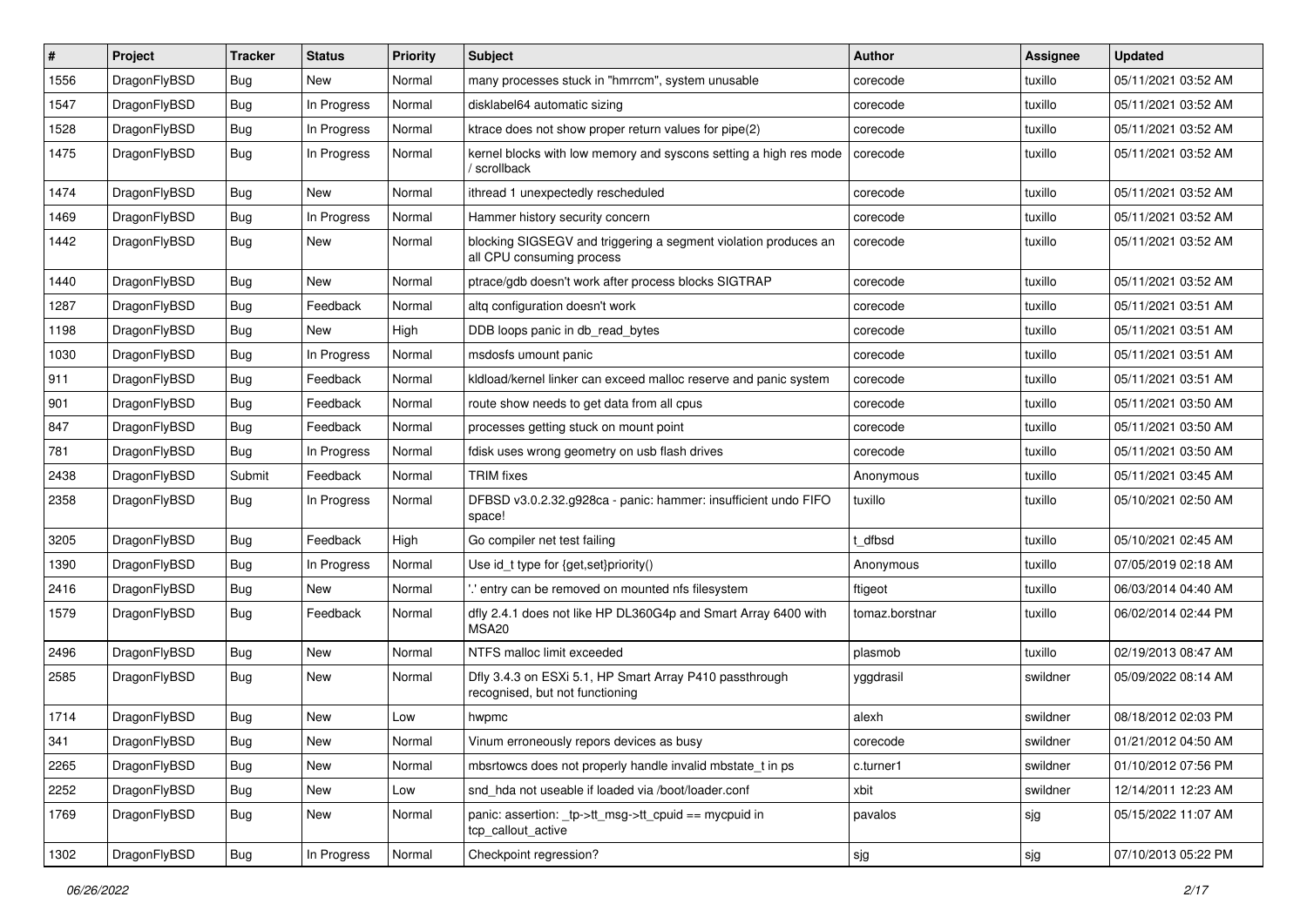| ∦    | Project      | <b>Tracker</b> | <b>Status</b> | <b>Priority</b> | Subject                                                                                                                                                  | <b>Author</b> | Assignee  | <b>Updated</b>      |
|------|--------------|----------------|---------------|-----------------|----------------------------------------------------------------------------------------------------------------------------------------------------------|---------------|-----------|---------------------|
| 1532 | DragonFlyBSD | Bug            | New           | Low             | jemalloc doesn't work on DragonFly                                                                                                                       | hasso         | sjg       | 08/02/2011 01:14 AM |
| 168  | DragonFlyBSD | <b>Bug</b>     | In Progress   | Normal          | Livelocked limit engaged while trying to setup IPW wireless                                                                                              | mschacht      | sepherosa | 05/11/2021 04:05 AM |
| 2825 | DragonFlyBSD | <b>Bug</b>     | New           | High            | 3x dhclient = hanging system (objcache exhausted)                                                                                                        | jaccovonb     | sepherosa | 05/11/2021 03:55 AM |
| 2822 | DragonFlyBSD | Bug            | New           | Normal          | USB 3.0 stick throws "reading primary partition table: error<br>accessing offset 000[] for 152" error, while the stick works on any<br>other OS I tested | revuwa        | profmakx  | 06/29/2015 05:56 AM |
| 600  | DragonFlyBSD | <b>Bug</b>     | New           | Low             | /sys/libkern/karc4random                                                                                                                                 | robin carey5  | profmakx  | 01/19/2015 03:07 AM |
| 2746 | DragonFlyBSD | <b>Bug</b>     | New           | Normal          | some fraction of xterms started from the xmonad window manager<br>get killed with SIGALRM                                                                | isenmann      | profmakx  | 12/28/2014 02:51 AM |
| 679  | DragonFlyBSD | <b>Bug</b>     | <b>New</b>    | Low             | Netgraph backward compatibility for old *LEN constants                                                                                                   | nant          | nant      | 02/18/2014 05:45 AM |
| 2549 | DragonFlyBSD | <b>Bug</b>     | In Progress   | Normal          | netgraph7: Kernel page fault.                                                                                                                            | russiane39    | nant      | 05/10/2013 11:20 PM |
| 1969 | DragonFlyBSD | <b>Bug</b>     | New           | Normal          | pf-related network problem                                                                                                                               | pavalos       | lentferj  | 02/01/2011 06:57 PM |
| 385  | DragonFlyBSD | <b>Bug</b>     | Feedback      | Low             | Mail archive address removal                                                                                                                             | justin        | justin    | 03/09/2013 11:24 AM |
| 1964 | DragonFlyBSD | <b>Bug</b>     | New           | Normal          | iwn (panic assertion : wlan assert serialized)                                                                                                           | sjmm.ptr      | josepht   | 02/01/2011 12:57 PM |
| 1946 | DragonFlyBSD | <b>Bug</b>     | New           | Normal          | ieee80211 panic                                                                                                                                          | pavalos       | josepht   | 01/27/2011 06:00 PM |
| 1593 | DragonFlyBSD | <b>Bug</b>     | Feedback      | Normal          | panic: assertion: $ccb == ap > ap$ err $ccb$ in ahci put err $ccb$                                                                                       | ftigeot       | ftigeot   | 05/15/2022 05:09 AM |
| 3031 | DragonFlyBSD | Submit         | In Progress   | Normal          | Update drm/radeon to Linux 4.7.10 as much as possible                                                                                                    | davshao       | ftigeot   | 08/19/2021 12:33 PM |
| 2870 | DragonFlyBSD | <b>Bug</b>     | New           | High            | Broken text and icons when glamor acceleration is used                                                                                                   | 375gnu        | ftigeot   | 01/31/2016 12:13 AM |
| 1831 | DragonFlyBSD | <b>Bug</b>     | Feedback      | High            | HAMMER "malloc limit exceeded" panic                                                                                                                     | eocallaghan   | dillon    | 06/04/2022 04:38 AM |
| 1411 | DragonFlyBSD | Bug            | Feedback      | Normal          | Burning doesn't work with ahci(4)                                                                                                                        | hasso         | dillon    | 05/11/2021 04:00 AM |
| 3154 | DragonFlyBSD | Submit         | New           | Normal          | Update serial handling in bootloader                                                                                                                     | ddegroot      | dillon    | 11/06/2018 11:21 PM |
| 2819 | DragonFlyBSD | <b>Bug</b>     | In Progress   | Normal          | Random micro system freezes after a week of uptime                                                                                                       | ftigeot       | dillon    | 08/16/2015 08:46 PM |
| 2092 | DragonFlyBSD | Bug            | New           | Normal          | Panic: Bad link elm 0x next->prev != elm                                                                                                                 | masterblaster | dillon    | 12/04/2011 12:49 PM |
| 2037 | DragonFlyBSD | <b>Bug</b>     | Feedback      | Normal          | Panic Bad link elm while building packages                                                                                                               | ftigeot       | dillon    | 04/21/2011 07:20 AM |
| 1127 | DragonFlyBSD | <b>Bug</b>     | Feedback      | Low             | cdrom drive not detected                                                                                                                                 | tgr           | corecode  | 01/15/2015 08:55 AM |
| 2353 | DragonFlyBSD | <b>Bug</b>     | In Progress   | Normal          | panic: assertion "gd->gd_spinlocks_wr == 0" failed in<br>bsd4_schedulerclock                                                                             | jaydg         | alexh     | 11/28/2012 01:57 AM |
| 2100 | DragonFlyBSD | <b>Bug</b>     | Feedback      | Normal          | devfs related panic                                                                                                                                      | sepherosa     | alexh     | 07/10/2011 02:29 PM |
| 1538 | DragonFlyBSD | <b>Bug</b>     | New           | Low             | mountroot should probe file systems                                                                                                                      | corecode      | alexh     | 11/24/2010 06:35 PM |
| 1430 | DragonFlyBSD | <b>Bug</b>     | New           | Normal          | Buggy w(1)?                                                                                                                                              | hasso         | alexh     | 11/24/2010 08:09 AM |
| 3317 | DragonFlyBSD | <b>Bug</b>     | In Progress   | Normal          | Network vtnet0 not working on Hetzner cloud                                                                                                              | mneumann      |           | 06/18/2022 03:55 AM |
| 3316 | DragonFlyBSD | <b>Bug</b>     | New           | Normal          | hammer2_dirent_create() allows creating >1 dirents with the same<br>name                                                                                 | tkusumi       |           | 06/05/2022 12:35 PM |
| 806  | DragonFlyBSD | <b>Bug</b>     | Feedback      | Normal          | boot error on MacBook                                                                                                                                    | tralamazza    |           | 06/04/2022 05:28 AM |
| 2509 | DragonFlyBSD | <b>Bug</b>     | New           | Normal          | Redefinition of DIRBLKSIZ in restore(8)                                                                                                                  | swildner      |           | 06/04/2022 04:40 AM |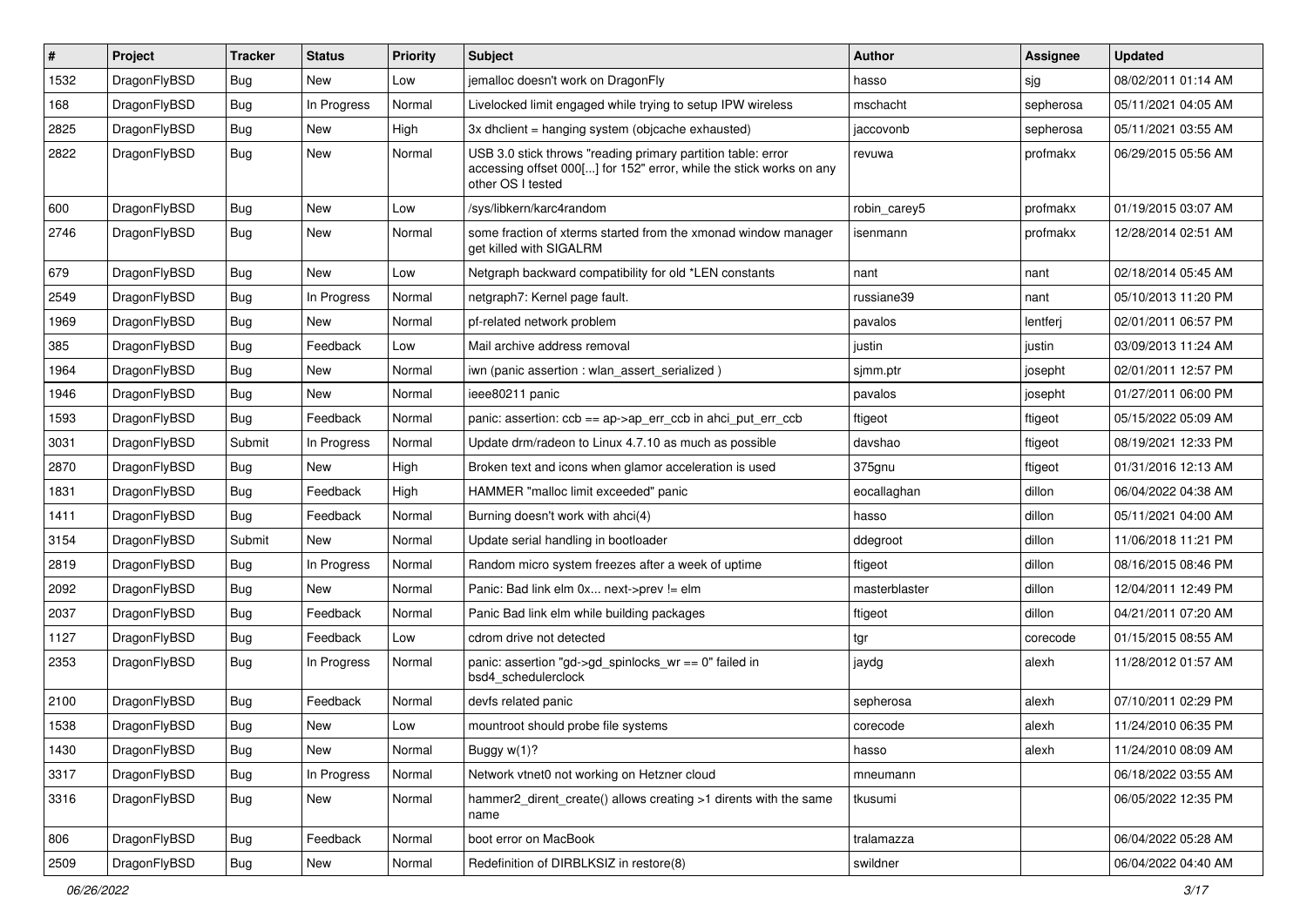| $\sharp$ | Project      | <b>Tracker</b> | <b>Status</b> | <b>Priority</b> | Subject                                                                                                   | Author          | <b>Assignee</b> | <b>Updated</b>      |
|----------|--------------|----------------|---------------|-----------------|-----------------------------------------------------------------------------------------------------------|-----------------|-----------------|---------------------|
| 2360     | DragonFlyBSD | Bug            | In Progress   | Normal          | Wishlist: virtio driver import                                                                            | vsrinivas       |                 | 06/04/2022 04:16 AM |
| 3313     | DragonFlyBSD | <b>Bug</b>     | <b>New</b>    | Normal          | Can't boot from my live USB at all. The kernel loading process<br>hangs.                                  | rempas          |                 | 06/03/2022 12:16 AM |
| 2498     | DragonFlyBSD | Bug            | New           | Normal          | DFBSD v3.2.2-RELEASE - LIST_FIRST(&bp->b_dep) == NULL"<br>failed in vfs vmio release                      | tuxillo         |                 | 05/31/2022 04:09 PM |
| 2495     | DragonFlyBSD | Bug            | New           | High            | DFBSD v3.3.0.960.g553fe7 - ocnt != 0" failed in<br>prop_object_release                                    | tuxillo         |                 | 05/31/2022 04:08 PM |
| 2122     | DragonFlyBSD | Submit         | <b>New</b>    | Normal          | [Review] Fixes to the VFS layer                                                                           | ftigeot         |                 | 05/31/2022 03:25 PM |
| 2042     | DragonFlyBSD | Bug            | New           | Normal          | kernel panic, when run boot0cfg                                                                           | sepherosa       |                 | 05/31/2022 03:01 PM |
| 1975     | DragonFlyBSD | Bug            | <b>New</b>    | Normal          | Applications seg fault in select() and poll()                                                             | rumcic          |                 | 05/31/2022 02:58 PM |
| 243      | DragonFlyBSD | <b>Bug</b>     | Feedback      | Normal          | weird behavior in the shell                                                                               | swildner        |                 | 05/31/2022 02:51 PM |
| 1982     | DragonFlyBSD | Bug            | New           | Low             | There is no linuxulator on x86-64                                                                         | herrgard        |                 | 05/31/2022 02:25 PM |
| 1942     | DragonFlyBSD | Bug            | <b>New</b>    | Normal          | locking against myself in getcacheblk()?                                                                  | qhwt.dfly       |                 | 05/31/2022 02:15 PM |
| 1899     | DragonFlyBSD | Bug            | <b>New</b>    | Normal          | Keyboard doesn't work                                                                                     | fransm          |                 | 05/15/2022 03:32 PM |
| 3312     | DragonFlyBSD | Submit         | New           | Normal          | hammer2: redundant chain modify after chain creation                                                      | tkusumi         |                 | 05/15/2022 01:35 PM |
| 1877     | DragonFlyBSD | <b>Bug</b>     | New           | Normal          | Freeze during 1st hammer cleanup after new install                                                        | elekktretterr   |                 | 05/15/2022 11:43 AM |
| 1818     | DragonFlyBSD | Bug            | New           | Normal          | panic: Bad tailg NEXT (kqueue issue ?)                                                                    | ftigeot         |                 | 05/15/2022 11:40 AM |
| 1836     | DragonFlyBSD | Bug            | New           | Normal          | Incorrect TCP checksum show up in tcpdump                                                                 | robgar1         |                 | 05/15/2022 11:22 AM |
| 1826     | DragonFlyBSD | Bug            | New           | Normal          | panic during boot: assertion so->so_port  in tcp_input                                                    | ftigeot         |                 | 05/15/2022 11:05 AM |
| 1774     | DragonFlyBSD | Bug            | <b>New</b>    | Normal          | New IP header cleanup branch available for testing                                                        | dillon          |                 | 05/15/2022 10:59 AM |
| 1727     | DragonFlyBSD | <b>Bug</b>     | Feedback      | Normal          | CD boot panic (2.6.1) (usb?)                                                                              | kiril           |                 | 05/15/2022 05:10 AM |
| 3029     | DragonFlyBSD | Bug            | New           | Normal          | Running DflyBSD 4.8 on FreeBSD bhyve as a guest                                                           | iron            |                 | 05/13/2022 04:33 AM |
| 3311     | DragonFlyBSD | Bug            | New           | Low             | TrueCrypt support may cause kernel crash                                                                  | arcade@b1t.name |                 | 04/29/2022 06:19 AM |
| 3310     | DragonFlyBSD | <b>Bug</b>     | In Progress   | Normal          | NVMM+QEMU fail to boot with UEFI: Mem Assist Failed<br>[gpa=0xfffffff0]                                   | liweitianux     |                 | 01/11/2022 03:22 PM |
| 3300     | DragonFlyBSD | <b>Bug</b>     | New           | Normal          | Running Xvnc from TigerVNC package through the INETD daemon<br>in TCP WAIT mode fails hard                | adrian          |                 | 01/08/2022 04:25 AM |
| 3301     | DragonFlyBSD | Bug            | <b>New</b>    | Normal          | Gkrellm from the packages is not showing logged in users in main<br>window, logged in users always $== 0$ | adrian          |                 | 01/08/2022 04:24 AM |
| 1947     | DragonFlyBSD | Bug            | <b>New</b>    | Low             | GA-880GM-UD2H (rev. 1.3) AHCI fails to detect disks at the end of<br>the RAID controller                  | eocallaghan     |                 | 11/27/2021 08:46 AM |
| 1559     | DragonFlyBSD | <b>Bug</b>     | New           | Normal          | kernel trap                                                                                               | phma            |                 | 11/27/2021 08:43 AM |
| 1661     | DragonFlyBSD | Bug            | In Progress   | Normal          | panic on password entry mount smb filesystem                                                              | vsrinivas       |                 | 11/27/2021 08:29 AM |
| 1718     | DragonFlyBSD | <b>Bug</b>     | Feedback      | Normal          | IDE disk drive not detected by x86_64 2.6.1 Live CD                                                       | bcox            |                 | 11/27/2021 08:25 AM |
| 2459     | DragonFlyBSD | <b>Bug</b>     | Feedback      | Normal          | apic problems with HP Probook 4510s                                                                       | thowe           |                 | 11/27/2021 08:22 AM |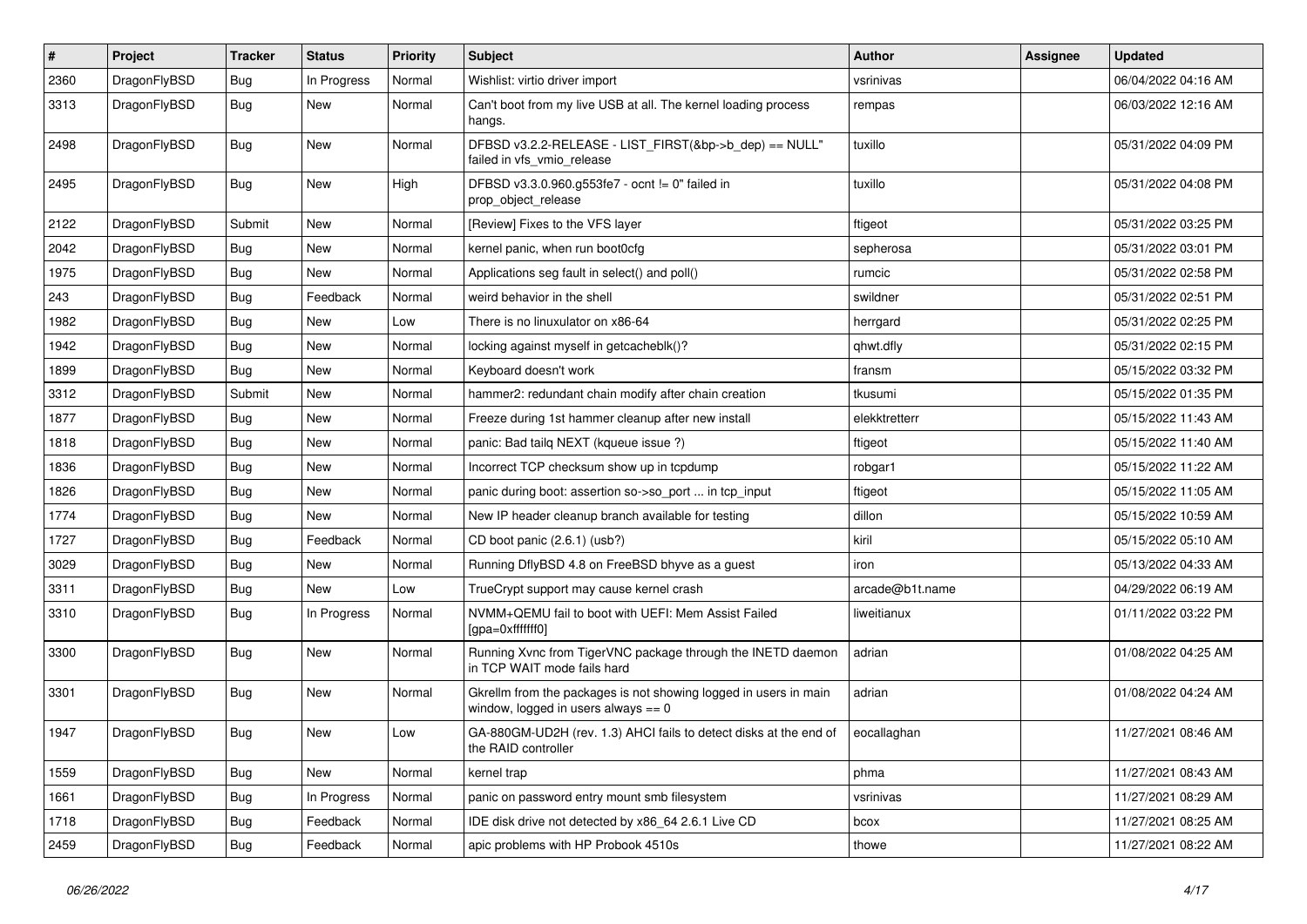| $\vert$ # | Project      | <b>Tracker</b> | <b>Status</b> | <b>Priority</b> | Subject                                                                                                              | Author           | Assignee | <b>Updated</b>      |
|-----------|--------------|----------------|---------------|-----------------|----------------------------------------------------------------------------------------------------------------------|------------------|----------|---------------------|
| 2644      | DragonFlyBSD | <b>Bug</b>     | Feedback      | Normal          | 3.6.0-REL trap 9 on boot                                                                                             | memmerto         |          | 11/27/2021 08:08 AM |
| 2797      | DragonFlyBSD | Bug            | In Progress   | Low             | vkernels with & without machdep.pmap_mmu_optimize                                                                    | yellowrabbit2010 |          | 11/27/2021 08:06 AM |
| 3299      | DragonFlyBSD | <b>Bug</b>     | In Progress   | Normal          | DragonFlyBSD reports utterly wrong uptime (most of the time, right<br>after booting in)                              | adrian           |          | 11/11/2021 01:43 PM |
| 3302      | DragonFlyBSD | Bug            | New           | Normal          | Will not boot on System76 Lemur Pro (lemp10)                                                                         | piecuch          |          | 11/03/2021 10:21 AM |
| 3298      | DragonFlyBSD | <b>Bug</b>     | New           | Normal          | Running "w" and having logged in via XDM through VNC, "w" prints<br>an extra error message                           | piecuch          |          | 10/25/2021 09:16 AM |
| 1398      | DragonFlyBSD | Submit         | In Progress   | Normal          | hdestroy(3) restricts hash key to point to malloc'ed space                                                           | Anonymous        |          | 08/20/2021 04:06 PM |
| 3201      | DragonFlyBSD | Submit         | New           | Normal          | Fixes make search display                                                                                            | htse             |          | 08/20/2021 04:02 PM |
| 3189      | DragonFlyBSD | Bug            | New           | Normal          | Allow DragonFly Mail Agent to accept an alternate config via<br>command line switch                                  | iang             |          | 08/16/2021 12:42 AM |
| 3278      | DragonFlyBSD | Bug            | <b>New</b>    | Normal          | Second screen image is distorted                                                                                     | arcade@b1t.name  |          | 07/10/2021 03:36 AM |
| 3276      | DragonFlyBSD | Submit         | New           | Normal          | Add option controlling whether gpt expand expands the last partition<br>(needs testina)                              | falsifian        |          | 07/10/2021 03:35 AM |
| 3280      | DragonFlyBSD | Bug            | New           | Normal          | KMS console and i915(4) not working in 6.0                                                                           | cmusser          |          | 07/10/2021 03:35 AM |
| 3282      | DragonFlyBSD | <b>Bug</b>     | New           | Normal          | unexpected errno value from fopen()                                                                                  | bhaible          |          | 07/10/2021 03:34 AM |
| 3283      | DragonFlyBSD | <b>Bug</b>     | <b>New</b>    | Normal          | mknodat() cannot create FIFOs                                                                                        | bhaible          |          | 07/10/2021 03:34 AM |
| 3284      | DragonFlyBSD | Bug            | <b>New</b>    | Normal          | Wrong towlower() result for U+038A                                                                                   | bhaible          |          | 07/10/2021 03:34 AM |
| 3281      | DragonFlyBSD | <b>Bug</b>     | <b>New</b>    | Normal          | Crash after leaving unattended for a while                                                                           | bhaible          |          | 07/10/2021 03:32 AM |
| 2806      | DragonFlyBSD | <b>Bug</b>     | New           | Normal          | failed to configure a link-local address on ath0 (errno = 22)                                                        | Chingyuan        |          | 05/25/2021 01:00 AM |
| 3269      | DragonFlyBSD | Bug            | In Progress   | Normal          | Is double-buffer'd buf still required by HAMMER2 ?                                                                   | tkusumi          |          | 05/12/2021 04:09 PM |
| 2917      | DragonFlyBSD | Bug            | New           | Normal          | da8: reading primary partition table: error accessing offset<br>000000000000 for 512                                 | liweitianux      |          | 05/11/2021 08:43 PM |
| 3113      | DragonFlyBSD | <b>Bug</b>     | In Progress   | Urgent          | Booting vKernel fails due being out of swap space                                                                    | tcullen          |          | 05/11/2021 04:14 AM |
| 3101      | DragonFlyBSD | Bug            | <b>New</b>    | Low             | PFI CGI install not working in dragonflybsd 5.0.1 USB install                                                        | bnegre82         |          | 05/11/2021 04:14 AM |
| 2414      | DragonFlyBSD | Bug            | In Progress   | Normal          | Lenovo S10 acpi freeze (not new)                                                                                     | davshao          |          | 05/11/2021 04:13 AM |
| 2921      | DragonFlyBSD | Submit         | New           | Normal          | Allow moused to accept userland mouse events                                                                         | tautolog         |          | 05/11/2021 04:08 AM |
| 1192      | DragonFlyBSD | Submit         | New           | Normal          | KKASSERTs in sys/kern/uipc_{msg,socket}.c are too strict                                                             | rumcic           |          | 05/11/2021 04:07 AM |
| 2852      | DragonFlyBSD | Bug            | New           | Normal          | Hammer File System - hangs on undo during system boot / mount -<br>will not recover on DragonFlyBSD newer than 3.6.0 | abale            |          | 05/11/2021 04:07 AM |
| 2675      | DragonFlyBSD | <b>Bug</b>     | New           | Low             | Ultimate N WiFi Link 5300 get iwn_intr: fatal firmware error on 5GHz                                                 | revuwa           |          | 05/11/2021 04:07 AM |
| 2638      | DragonFlyBSD | Bug            | Feedback      | High            | Fix machdep.pmap_mmu_optimize                                                                                        | tuxillo          |          | 05/11/2021 04:07 AM |
| 2636      | DragonFlyBSD | <b>Bug</b>     | Feedback      | Low             | Add -x flag to iostat (a la solaris)                                                                                 | tuxillo          |          | 05/11/2021 04:07 AM |
| 2631      | DragonFlyBSD | <b>Bug</b>     | In Progress   | Low             | Verify library versioning current with full package build and switch it<br>on (after publishing packages)            | tuxillo          |          | 05/11/2021 04:06 AM |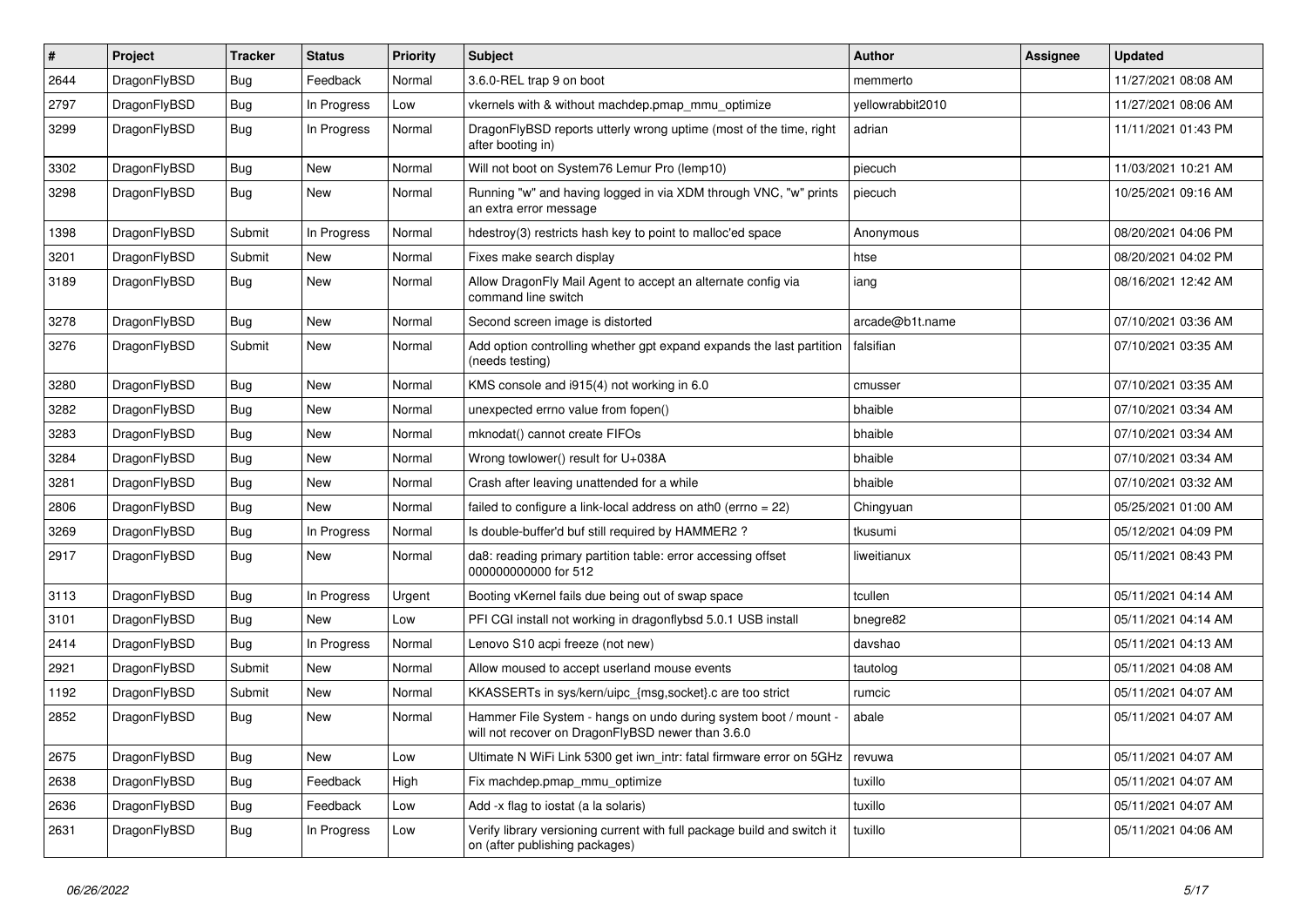| #    | Project      | <b>Tracker</b> | <b>Status</b> | <b>Priority</b> | <b>Subject</b>                                                                                                                                            | Author             | Assignee | <b>Updated</b>      |
|------|--------------|----------------|---------------|-----------------|-----------------------------------------------------------------------------------------------------------------------------------------------------------|--------------------|----------|---------------------|
| 2013 | DragonFlyBSD | <b>Bug</b>     | In Progress   | Normal          | oversized DMA request loop                                                                                                                                | josepht            |          | 05/11/2021 04:06 AM |
| 1749 | DragonFlyBSD | Bug            | In Progress   | Normal          | HAMMER fsstress panic in hammer_flush_inode_core<br>'ip->flush_state != HAMMER_FST_FLUSH'                                                                 | vsrinivas          |          | 05/11/2021 04:06 AM |
| 1745 | DragonFlyBSD | Bug            | Feedback      | Normal          | kmalloc panic                                                                                                                                             | josepht            |          | 05/11/2021 04:05 AM |
| 1744 | DragonFlyBSD | <b>Bug</b>     | In Progress   | Normal          | HAMMER fsstress panic in hammer setup child callback                                                                                                      | vsrinivas          |          | 05/11/2021 04:05 AM |
| 1717 | DragonFlyBSD | <b>Bug</b>     | Feedback      | Normal          | HAMMER panic in hammer cursor down()                                                                                                                      | josepht1           |          | 05/11/2021 04:05 AM |
| 1618 | DragonFlyBSD | Bug            | Feedback      | Normal          | collision for 'struct pmap' when using RPC and <sys user.h=""></sys>                                                                                      | carenas            |          | 05/11/2021 04:05 AM |
| 1613 | DragonFlyBSD | <b>Bug</b>     | Feedback      | Normal          | USB Keyboard not working on master                                                                                                                        | elekktretterr      |          | 05/11/2021 04:05 AM |
| 1591 | DragonFlyBSD | Bug            | Feedback      | Normal          | Lenovo X301 hangs with AHCI Driver CMD TIMEOUT<br>STS=d0 <bsy></bsy>                                                                                      | eocallaghan        |          | 05/11/2021 04:05 AM |
| 1577 | DragonFlyBSD | Bug            | Feedback      | Normal          | panic: assertion: leaf->base.obj_id == ip->obj_id in<br>hammer_ip_delete_range                                                                            | qhwt+dfly          |          | 05/11/2021 04:01 AM |
| 1486 | DragonFlyBSD | <b>Bug</b>     | Feedback      | Normal          | Interrupt storm related to SATA DVD device                                                                                                                | hasso              |          | 05/11/2021 04:01 AM |
| 1481 | DragonFlyBSD | <b>Bug</b>     | Feedback      | Normal          | panic: assertion: kva p(buf) in soopt from kbuf (after ipfw pipe<br>show, 2.2.1-R)                                                                        | combiner           |          | 05/11/2021 04:01 AM |
| 1454 | DragonFlyBSD | <b>Bug</b>     | Feedback      | Normal          | Unable to boot from external USB DVD drive                                                                                                                | elekktretterr      |          | 05/11/2021 04:01 AM |
| 1448 | DragonFlyBSD | Bug            | Feedback      | Normal          | panic: assertion: _tp->tt_msg->tt_cpuid == mycpuid in<br>tcp_callout_active tcp_output tcp_usr_send netmsg_pru_send<br>netmsg_service tcpmsg_service_loop | dillon             |          | 05/11/2021 04:00 AM |
| 1429 | DragonFlyBSD | Bug            | Feedback      | Normal          | vkernel bug - "mfree: m->m_nextpkt != NULL"                                                                                                               | dillon             |          | 05/11/2021 04:00 AM |
| 1387 | DragonFlyBSD | <b>Bug</b>     | Feedback      | Normal          | zero-size malloc and ps: kvm_getprocs: Bad address                                                                                                        | qhwt+dfly          |          | 05/11/2021 04:00 AM |
| 1336 | DragonFlyBSD | <b>Bug</b>     | In Progress   | Normal          | Still looking for reports of missed directory entries w/ HAMMER                                                                                           | dillon             |          | 05/11/2021 04:00 AM |
| 1332 | DragonFlyBSD | Bug            | Feedback      | Normal          | DFBSD 2.2 - Booting usbcdrom/usbsticks on thinkpad hangs on<br>"BTX Halted"                                                                               | tuxillo            |          | 05/11/2021 04:00 AM |
| 1313 | DragonFlyBSD | Bug            | New           | Low             | Signal code in kernel needs major overhaul (signal queues,<br>si_code, si_addr)                                                                           | hasso              |          | 05/11/2021 04:00 AM |
| 1282 | DragonFlyBSD | <b>Bug</b>     | Feedback      | Normal          | panic (trap 12) when booting SMP kernel on Atom 330 (dual core)                                                                                           | tomaz.borstnar     |          | 05/11/2021 04:00 AM |
| 1218 | DragonFlyBSD | <b>Bug</b>     | In Progress   | Normal          | panic: assertion: error == 0 in hammer_start_transaction                                                                                                  | rumcic             |          | 05/11/2021 04:00 AM |
| 1181 | DragonFlyBSD | <b>Bug</b>     | In Progress   | Normal          | ACX111 panic                                                                                                                                              | elekktretterr      |          | 05/11/2021 04:00 AM |
| 1148 | DragonFlyBSD | <b>Bug</b>     | In Progress   | Low             | BCM4311 wireless network adapter detected but not functional                                                                                              | archimedes.gaviola |          | 05/11/2021 04:00 AM |
| 1101 | DragonFlyBSD | Bug            | Feedback      | Normal          | ohci related panic                                                                                                                                        | polachok           |          | 05/11/2021 04:00 AM |
| 2808 | DragonFlyBSD | <b>Bug</b>     | New           | Normal          | X freeze by switching between X and VT - results in black screen                                                                                          | lukesky333         |          | 05/11/2021 03:55 AM |
| 2736 | DragonFlyBSD | <b>Bug</b>     | New           | High            | kernel panics on acpi timer probe function                                                                                                                | cnb                |          | 05/11/2021 03:55 AM |
| 2735 | DragonFlyBSD | Bug            | New           | Urgent          | iwn panics SYSSASSERT                                                                                                                                     | cnb                |          | 05/11/2021 03:55 AM |
| 2067 | DragonFlyBSD | <b>Bug</b>     | New           | Normal          | sound/pcm: "play interrupt timeout, channel dead"                                                                                                         | matthiasr          |          | 05/11/2021 03:55 AM |
| 604  | DragonFlyBSD | Bug            | In Progress   | Normal          | 1.8.1-RELEASE - clock runs fast on mainboard ASUS P5A-B                                                                                                   | yeti               |          | 05/11/2021 03:55 AM |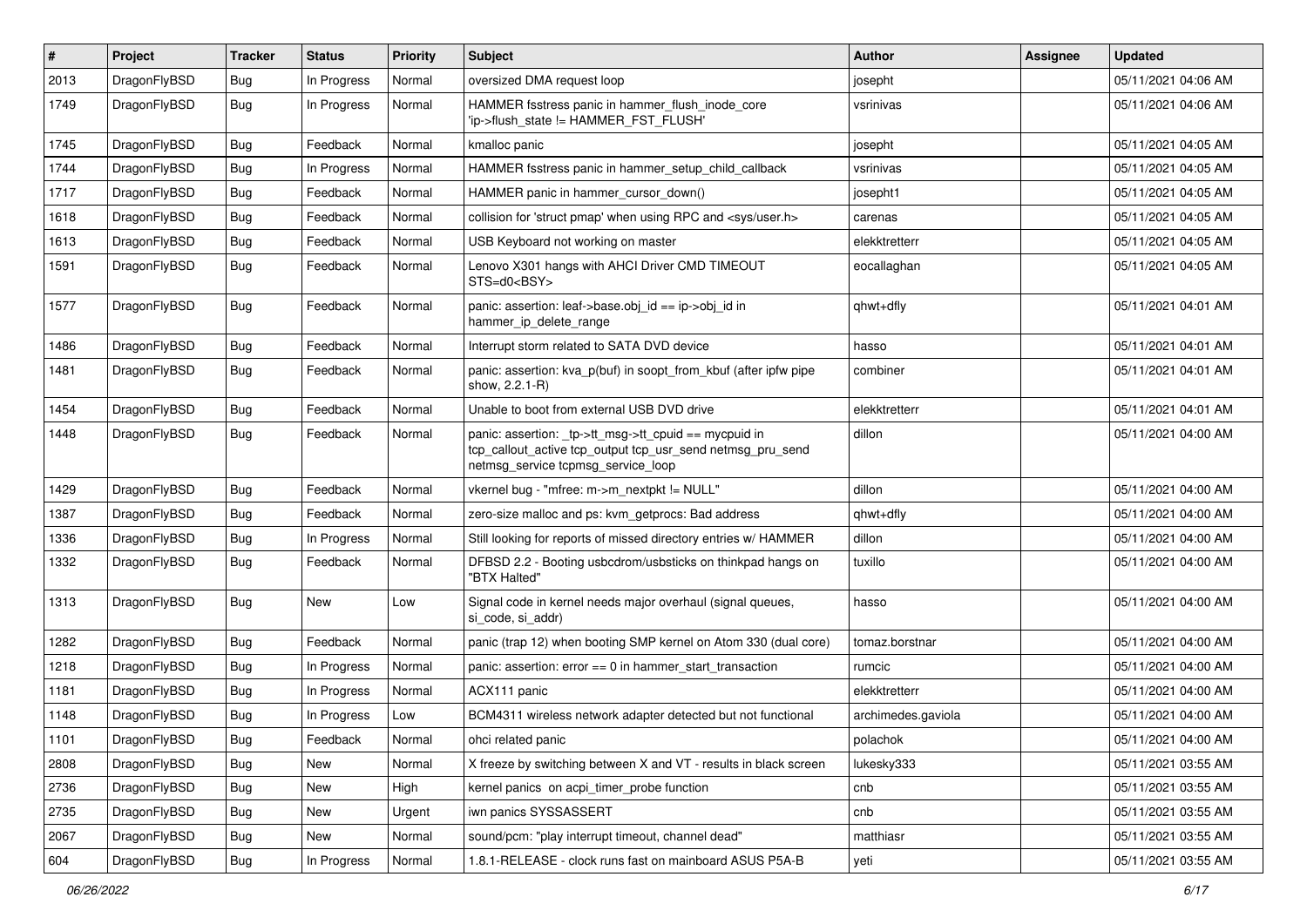| #    | Project      | <b>Tracker</b> | <b>Status</b> | <b>Priority</b> | Subject                                                                                 | <b>Author</b>     | Assignee | <b>Updated</b>      |
|------|--------------|----------------|---------------|-----------------|-----------------------------------------------------------------------------------------|-------------------|----------|---------------------|
| 2708 | DragonFlyBSD | Bug            | <b>New</b>    | Normal          | unable to send TCP nor UDP on age(4) interface                                          | dermiste          |          | 05/11/2021 03:54 AM |
| 2647 | DragonFlyBSD | Bug            | <b>New</b>    | Normal          | HAMMER panic on 3.6.0                                                                   | tuxillo           |          | 05/11/2021 03:54 AM |
| 2641 | DragonFlyBSD | <b>Bug</b>     | New           | Normal          | Panic when loading natapci as module                                                    | tuxillo           |          | 05/11/2021 03:54 AM |
| 2630 | DragonFlyBSD | Bug            | <b>New</b>    | Normal          | Bring in latest iconv fixes from FreeBSD10 as well as csmapper<br>updates               | tuxillo           |          | 05/11/2021 03:54 AM |
| 2544 | DragonFlyBSD | Bug            | New           | Normal          | live DVD system boot (menu option 1) caused db> prompt on<br>PE1950                     | estrabd           |          | 05/11/2021 03:54 AM |
| 1594 | DragonFlyBSD | Bug            | New           | Normal          | Kernel panic during boot from Live CD on Dell E6400                                     | bodie             |          | 05/11/2021 03:54 AM |
| 1368 | DragonFlyBSD | Bug            | In Progress   | Normal          | suspend signal race?                                                                    | qhwt+dfly         |          | 05/11/2021 03:51 AM |
| 884  | DragonFlyBSD | <b>Bug</b>     | In Progress   | High            | Performance/memory problems under filesystem IO load                                    | hasso             |          | 05/11/2021 03:50 AM |
| 3266 | DragonFlyBSD | <b>Bug</b>     | New           | High            | Filesystems broken due to "KKASSERT(count &<br>TOK_COUNTMASK);"                         | tkusumi           |          | 03/15/2021 01:21 PM |
| 3228 | DragonFlyBSD | <b>Bug</b>     | <b>New</b>    | Low             | pfi kif unref: state refcount $\leq 0$ in dmesg                                         | justin            |          | 03/05/2021 06:39 AM |
| 3041 | DragonFlyBSD | Submit         | New           | Normal          | firmware: Remove embedding of multiple images in one module.                            | Anonymous         |          | 12/25/2020 02:15 AM |
| 3252 | DragonFlyBSD | Bug            | <b>New</b>    | Normal          | tcsetattr/tcgetattr set errno incorrectly on non-TTY                                    | tonyc             |          | 10/26/2020 09:34 PM |
| 3249 | DragonFlyBSD | <b>Bug</b>     | <b>New</b>    | Normal          | HAMMER2 fsync(2) not working properly                                                   | tkusumi           |          | 09/21/2020 07:07 AM |
| 3247 | DragonFlyBSD | <b>Bug</b>     | <b>New</b>    | Normal          | Kernel panic doing nothing much                                                         | phma              |          | 09/12/2020 11:40 PM |
| 3243 | DragonFlyBSD | <b>Bug</b>     | <b>New</b>    | Normal          | SMART status not reported properly for SSD disks                                        | daftaupe          |          | 09/09/2020 11:03 PM |
| 3246 | DragonFlyBSD | <b>Bug</b>     | <b>New</b>    | Normal          | HAMMER2 unable to handle ENOSPC properly                                                | tkusumi           |          | 09/04/2020 11:11 AM |
| 2587 | DragonFlyBSD | Bug            | <b>New</b>    | Normal          | SATA DVD writer not detected by DragonFly                                               | srussell          |          | 09/04/2020 08:55 AM |
| 3245 | DragonFlyBSD | Bug            | New           | Normal          | panic: free: guard1x fail, i915 load from loader.conf                                   | polachok          |          | 08/21/2020 10:36 AM |
| 3107 | DragonFlyBSD | <b>Bug</b>     | <b>New</b>    | Low             | ACPI interrupt storm when loading i915 on Lenovo T460                                   | oyvinht           |          | 07/15/2020 07:01 AM |
| 3170 | DragonFlyBSD | Bug            | <b>New</b>    | Normal          | repeatable nfsd crash                                                                   | tse               |          | 06/11/2020 05:52 AM |
| 3208 | DragonFlyBSD | <b>Bug</b>     | <b>New</b>    | Normal          | Crash related to nfsd                                                                   | tse               |          | 06/11/2020 05:52 AM |
| 3240 | DragonFlyBSD | Bug            | New           | High            | compile error because of openssl with /usr/dports/security/rhash for<br>mysql 8 install | UlasSAYGIN        |          | 06/04/2020 08:05 AM |
| 3239 | DragonFlyBSD | <b>Bug</b>     | New           | Normal          | unable to SIGKILL glitched emacs                                                        | piecuch           |          | 05/26/2020 03:30 AM |
| 3238 | DragonFlyBSD | <b>Bug</b>     | <b>New</b>    | Normal          | race conditions when printing from vkernel console                                      | piecuch           |          | 05/19/2020 02:50 PM |
| 3235 | DragonFlyBSD | <b>Bug</b>     | New           | Normal          | Kernel panic in devfs vnops.c                                                           | mneumann          |          | 04/28/2020 07:00 AM |
| 3197 | DragonFlyBSD | <b>Bug</b>     | New           | Normal          | DragonFly upgrades                                                                      | tse               |          | 04/18/2020 04:18 PM |
| 3226 | DragonFlyBSD | <b>Bug</b>     | New           | Normal          | Xorg freezes in vm: thread stuck in "objtrm1"                                           | peeter            |          | 04/08/2020 02:10 AM |
| 3231 | DragonFlyBSD | <b>Bug</b>     | New           | Normal          | wifi drops on 5.8                                                                       | tse               |          | 04/06/2020 05:08 AM |
| 3219 | DragonFlyBSD | <b>Bug</b>     | New           | Normal          | x11/xorg port can not be build                                                          | <b>UlasSAYGIN</b> |          | 03/31/2020 08:57 AM |
| 3227 | DragonFlyBSD | Submit         | New           | Normal          | Add HAMMER2 instructions in the installation medium README                              | daftaupe          |          | 03/26/2020 03:34 PM |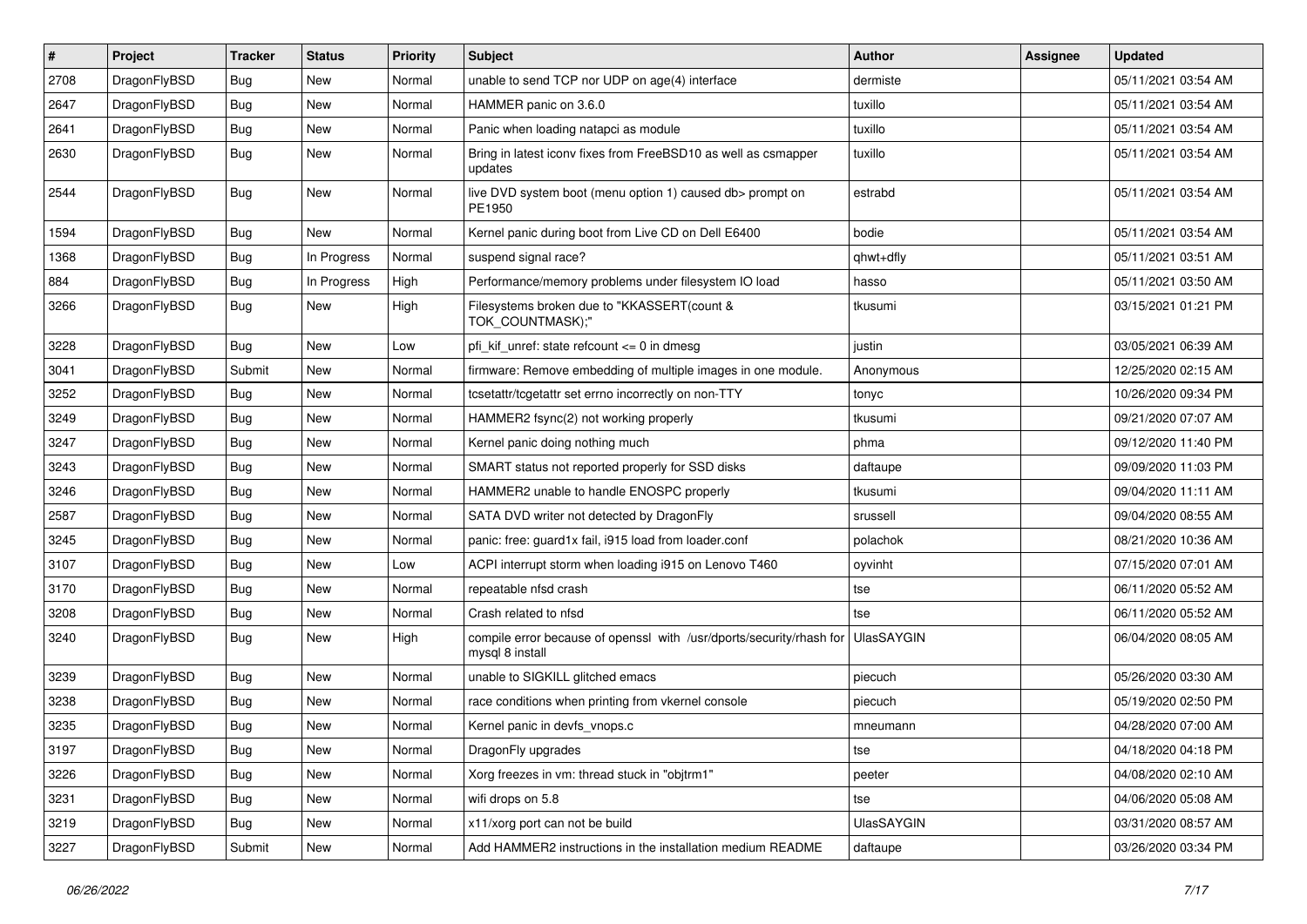| $\pmb{\#}$ | Project      | <b>Tracker</b> | <b>Status</b> | <b>Priority</b> | Subject                                                                                                                                                     | <b>Author</b>    | <b>Assignee</b> | <b>Updated</b>      |
|------------|--------------|----------------|---------------|-----------------|-------------------------------------------------------------------------------------------------------------------------------------------------------------|------------------|-----------------|---------------------|
| 3225       | DragonFlyBSD | Bug            | <b>New</b>    | Normal          | nfsd freeze when using qemu                                                                                                                                 | tse              |                 | 03/17/2020 11:52 AM |
| 3224       | DragonFlyBSD | Bug            | <b>New</b>    | Normal          | Kernel panic when trying to ping6                                                                                                                           | zhtw             |                 | 03/08/2020 08:55 AM |
| 3222       | DragonFlyBSD | Bug            | New           | Normal          | gcc - undefined reference to '__atomic_load' (missing libatomic?)                                                                                           | mneumann         |                 | 02/08/2020 02:45 AM |
| 3218       | DragonFlyBSD | Bug            | <b>New</b>    | Normal          | Kernel panics are not sent to comconsole when booted over EFI                                                                                               | mqudsi           |                 | 12/02/2019 08:52 PM |
| 3217       | DragonFlyBSD | Bug            | <b>New</b>    | Normal          | rescue tools: make install fails if rescue folder doesn't exist                                                                                             | dfbsd            |                 | 11/27/2019 08:16 PM |
| 3215       | DragonFlyBSD | Bug            | New           | Normal          | Hang in tcdrain(3) after write(3)                                                                                                                           | noloader         |                 | 11/25/2019 03:08 PM |
| 3209       | DragonFlyBSD | Bug            | <b>New</b>    | Normal          | svc has some minor bugs                                                                                                                                     | arcade@b1t.name  |                 | 10/24/2019 09:08 AM |
| 3206       | DragonFlyBSD | Submit         | <b>New</b>    | Normal          | update psm/kbd to FreeBSD 12.0 code                                                                                                                         | htse             |                 | 10/05/2019 03:49 PM |
| 3199       | DragonFlyBSD | Bug            | <b>New</b>    | Normal          | PFS label not found panic                                                                                                                                   | tse              |                 | 08/21/2019 03:51 AM |
| 3196       | DragonFlyBSD | Bug            | <b>New</b>    | Normal          | test issue after redmine upgrade (2)                                                                                                                        | tuxillo          |                 | 07/05/2019 04:33 AM |
| 3194       | DragonFlyBSD | Bug            | New           | High            | Hammer kernel crash on mirror-stream of PFS after upgrade<br>(assertion "cursor->flags &<br>HAMMER_CURSOR_ITERATE_CHECK" failed in<br>hammer_btree_iterate) | Anonymous        |                 | 06/29/2019 01:32 PM |
| 3047       | DragonFlyBSD | Bug            | <b>New</b>    | Normal          | <b>HAMMER</b> critical write error                                                                                                                          | samuel           |                 | 06/19/2019 09:50 AM |
| 3124       | DragonFlyBSD | Bug            | <b>New</b>    | High            | DragonFlyBSD 5.0.2 with Hammer2 with UEFI install doesn't boot                                                                                              | wiesl            |                 | 06/18/2019 05:07 AM |
| 1850       | DragonFlyBSD | Bug            | <b>New</b>    | Normal          | volume-add on hammer root fs panic                                                                                                                          | Johannes.Hofmann |                 | 04/18/2019 04:27 AM |
| 3184       | DragonFlyBSD | Bug            | <b>New</b>    | Normal          | tsleep(9) return value when PCATCH specified                                                                                                                | tkusumi          |                 | 04/03/2019 06:49 AM |
| 3152       | DragonFlyBSD | Bug            | Feedback      | Normal          | Console's size in ttyv0 and single user mode is sticking to 80x25,<br>while ttyv1 can make use of the whole screen                                          | overtime         |                 | 02/24/2019 01:08 AM |
| 3165       | DragonFlyBSD | <b>Bug</b>     | <b>New</b>    | Normal          | Looping at boot time                                                                                                                                        | gop              |                 | 12/28/2018 01:04 PM |
| 1580       | DragonFlyBSD | Bug            | Feedback      | Normal          | Panic (Fatal trap 12: page fault while in kernel mode) while playing<br>with pf and netif names                                                             | rumcic           |                 | 12/21/2018 01:21 AM |
| 3141       | DragonFlyBSD | <b>Bug</b>     | <b>New</b>    | Normal          | dhclient blocks boot process                                                                                                                                | rowo             |                 | 12/16/2018 11:01 AM |
| 2250       | DragonFlyBSD | Bug            | <b>New</b>    | Normal          | Kernel panic                                                                                                                                                | adamk            |                 | 11/23/2018 01:10 AM |
| 3157       | DragonFlyBSD | Bug            | <b>New</b>    | Normal          | TP-Link UE300 not working in 5.2-RELEASE                                                                                                                    | tuxillo          |                 | 11/15/2018 02:08 PM |
| 2287       | DragonFlyBSD | Bug            | New           | Normal          | HAMMER(ROOT) Illegal UNDO TAIL signature at<br>300000001967c000                                                                                             | y0n3t4n1         |                 | 11/07/2018 01:22 AM |
| 2898       | DragonFlyBSD | Bug            | <b>New</b>    | Normal          | <b>HAMMER</b> panic                                                                                                                                         | pavalos          |                 | 11/03/2018 07:05 AM |
| 3147       | DragonFlyBSD | Submit         | New           | Normal          | Enable headless installation                                                                                                                                | ddegroot         |                 | 10/09/2018 01:25 PM |
| 3120       | DragonFlyBSD | Bug            | New           | Normal          | Intel AC 8260 firmware does not load                                                                                                                        | Vintodrimmer     |                 | 08/28/2018 03:30 AM |
| 3143       | DragonFlyBSD | Bug            | New           | Normal          | assertion "0" failed in hammer2_inode_xop_chain_sync                                                                                                        | cbin             |                 | 07/18/2018 12:50 PM |
| 3142       | DragonFlyBSD | Submit         | New           | Normal          | lib/libdmsg: Unbreak using new API EVP_CIPHER_CTX_new()                                                                                                     | tkusumi          |                 | 07/08/2018 04:18 AM |
| 3139       | DragonFlyBSD | Bug            | New           | Normal          | USB Mouse Does Not Work in DragonflyBSD guest on VirtualBox                                                                                                 | chiguy1256       |                 | 06/24/2018 10:14 PM |
| 3135       | DragonFlyBSD | Submit         | New           | Normal          | Add EVFILT_RECV and EVFILT_SEND                                                                                                                             | tautolog         |                 | 05/25/2018 09:59 PM |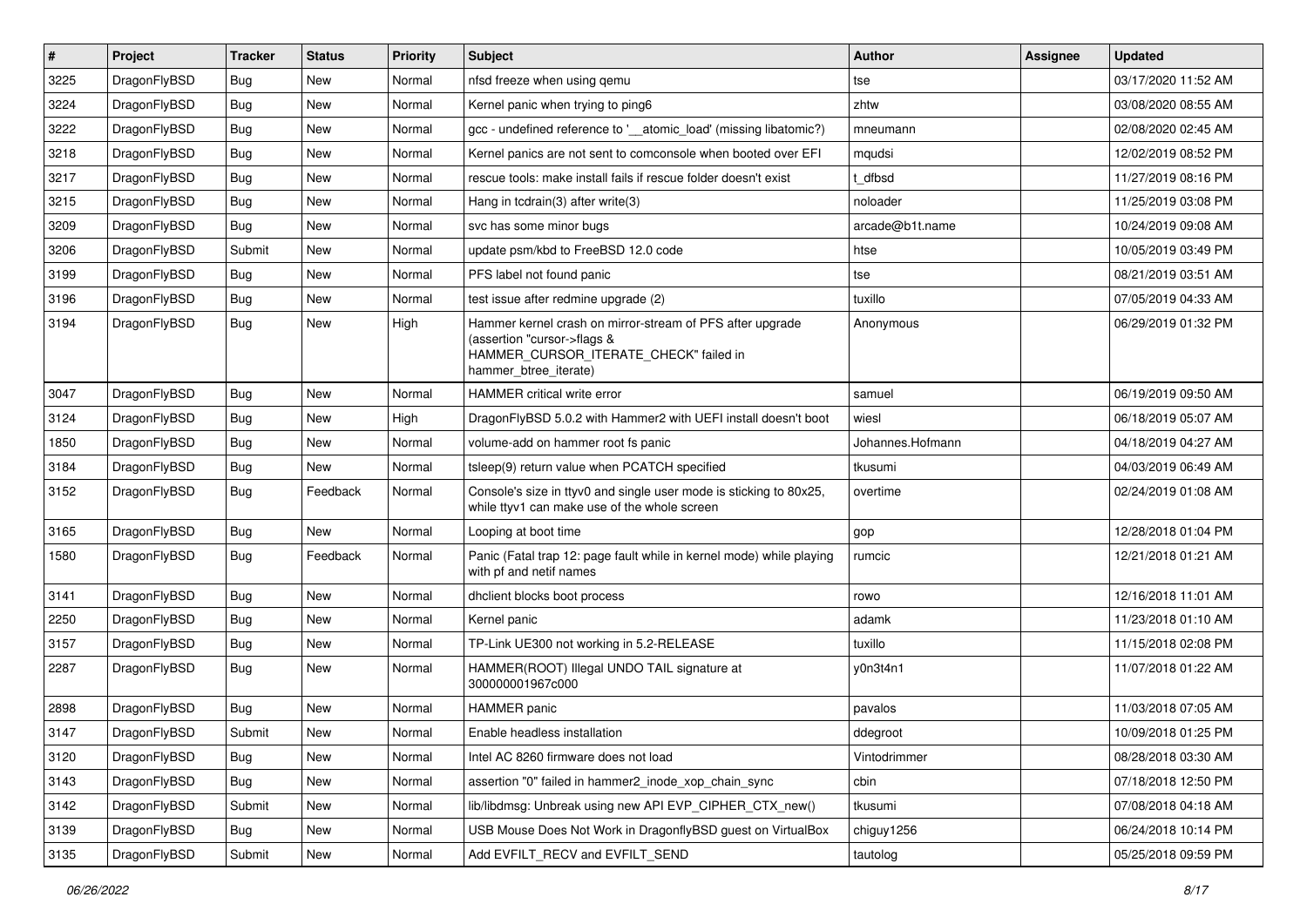| $\vert$ # | Project      | <b>Tracker</b> | <b>Status</b> | <b>Priority</b> | <b>Subject</b>                                                                                          | Author                 | Assignee | <b>Updated</b>      |
|-----------|--------------|----------------|---------------|-----------------|---------------------------------------------------------------------------------------------------------|------------------------|----------|---------------------|
| 3134      | DragonFlyBSD | <b>Bug</b>     | <b>New</b>    | Normal          | RFC 3021 (/31 networks) appear to be unsupported                                                        | jailbird               |          | 05/16/2018 11:03 PM |
| 3132      | DragonFlyBSD | <b>Bug</b>     | <b>New</b>    | Low             | unifdef mined                                                                                           | bcallah                |          | 04/26/2018 08:34 PM |
| 3129      | DragonFlyBSD | Bug            | New           | High            | Kernel panic with 5.2.0 on A2SDi-4C-HLN4F                                                               | stateless              |          | 04/24/2018 12:50 AM |
| 1521      | DragonFlyBSD | Bug            | Feedback      | Normal          | amd64 2.4 livecd won't mount root at boot                                                               | bolapara               |          | 01/28/2018 03:45 AM |
| 3117      | DragonFlyBSD | Bug            | <b>New</b>    | Normal          | Problem with colours if "intel" video-driver used                                                       | dpostolov              |          | 01/07/2018 11:35 PM |
| 3116      | DragonFlyBSD | <b>Bug</b>     | New           | Normal          | da0 detects on very big volume if to _remove_ usb install stick and<br>reboot on Intel NUC5PPYH         | dpostolov              |          | 01/07/2018 09:40 PM |
| 3111      | DragonFlyBSD | <b>Bug</b>     | In Progress   | High            | Mouse lags every second heavily under X11                                                               | mneumann               |          | 12/12/2017 09:46 PM |
| 3110      | DragonFlyBSD | Bug            | <b>New</b>    | Normal          | crash with ipfw3 under load                                                                             | bnegre82               |          | 12/09/2017 06:22 AM |
| 3076      | DragonFlyBSD | Bug            | <b>New</b>    | Normal          | sys/dev/netif/ig_hal/e1000_ich8lan.c:1594: sanity checking mixup ?                                      | dcb                    |          | 10/11/2017 01:58 AM |
| 3025      | DragonFlyBSD | Bug            | <b>New</b>    | Normal          | sys/dev/powermng/powernow/powernow.c:284: bad comparison?                                               | dcb                    |          | 09/23/2017 07:45 AM |
| 3052      | DragonFlyBSD | Bug            | <b>New</b>    | Normal          | panic DragonFly v4.8.1-RELEASE by mounting a malformed NTFS<br>image [64.000]                           | open.source@ribose.com |          | 08/14/2017 03:22 AM |
| 3051      | DragonFlyBSD | <b>Bug</b>     | New           | Normal          | panic DragonFly v4.8.1-RELEASE by mounting a malformed NTFS<br>image [12.000]                           | open.source@ribose.com |          | 08/14/2017 03:20 AM |
| 3049      | DragonFlyBSD | <b>Bug</b>     | New           | Normal          | panic DragonFly v4.8.1-RELEASE by mounting a malformed<br>msdosfs image [12.128]                        | open.source@ribose.com |          | 08/14/2017 02:53 AM |
| 3011      | DragonFlyBSD | Bug            | In Progress   | Normal          | dragonfly/sys/dev/netif/re/re.c: suspicious code ?                                                      | dcb                    |          | 07/29/2017 01:26 AM |
| 3036      | DragonFlyBSD | <b>Bug</b>     | <b>New</b>    | Normal          | panic in icmp redirect start() ASSERT IN NETISR(0)                                                      | tautolog               |          | 05/11/2017 07:27 PM |
| 3035      | DragonFlyBSD | Bug            | New           | Normal          | panic: assertion "cpu >= 0 && cpu < ncpus" failed in netisr_cpuport<br>at /usr/src/sys/net/netisr2.h:87 | masu                   |          | 05/11/2017 01:24 AM |
| 3021      | DragonFlyBSD | <b>Bug</b>     | In Progress   | Normal          | sys/dev/drm/i915/i915_gem_stolen.c:115]: (error) Signed integer<br>overflow for expression '65535<<20'  | dcb                    |          | 04/11/2017 12:46 PM |
| 3024      | DragonFlyBSD | <b>Bug</b>     | New           | Low             | sys/dev/netif/wi/if wi.c:1090]: (style) Redundant condition                                             | dcb                    |          | 04/11/2017 11:56 AM |
| 3022      | DragonFlyBSD | Bug            | <b>New</b>    | Normal          | sys/dev/netif/ath/ath/if_ath.c:2142: strange bitmask?                                                   | dcb                    |          | 04/11/2017 11:49 AM |
| 3018      | DragonFlyBSD | <b>Bug</b>     | <b>New</b>    | Normal          | sys/bus/u4b/wlan/if_run.c:5464]: (style) Redundant condition                                            | dcb                    |          | 04/11/2017 11:26 AM |
| 3006      | DragonFlyBSD | Bug            | New           | Normal          | boot0cfg: panic in kern_udev.c in function _udev_dict_set_cstr when<br>installing in VirtualBox         | <b>MichiGreat</b>      |          | 04/01/2017 02:22 PM |
| 2994      | DragonFlyBSD | <b>Bug</b>     | <b>New</b>    | Normal          | Intermittent boot hangs after git: hammer - HAMMER Version 7                                            | davshao                |          | 03/30/2017 02:06 PM |
| 2972      | DragonFlyBSD | <b>Bug</b>     | New           | Normal          | ipfw3 "deny to me" does not work correctly                                                              | mneumann               |          | 12/27/2016 12:11 PM |
| 2970      | DragonFlyBSD | Bug            | New           | Normal          | kernel 4.7: "Is -I" causes panic on UDF filesystem: "bgetvp -<br>overlapping buffer"                    | peeter                 |          | 12/21/2016 02:46 AM |
| 1307      | DragonFlyBSD | <b>Bug</b>     | In Progress   | Normal          | hammer tid -2 shows unexpected result                                                                   | corecode               |          | 10/18/2016 05:29 PM |
| 2526      | DragonFlyBSD | <b>Bug</b>     | New           | Normal          | hammer cleanup doesn't run on first day of DST                                                          | pavalos                |          | 10/18/2016 05:28 PM |
| 2958      | DragonFlyBSD | <b>Bug</b>     | Feedback      | Normal          | Hammer FS dies during pruning after massive write load                                                  | neilb                  |          | 10/11/2016 04:20 AM |
| 2957      | DragonFlyBSD | <b>Bug</b>     | Feedback      | Normal          | swapoff -a followed by swapon -a doesn't give your swap back                                            | neilb                  |          | 10/09/2016 04:17 AM |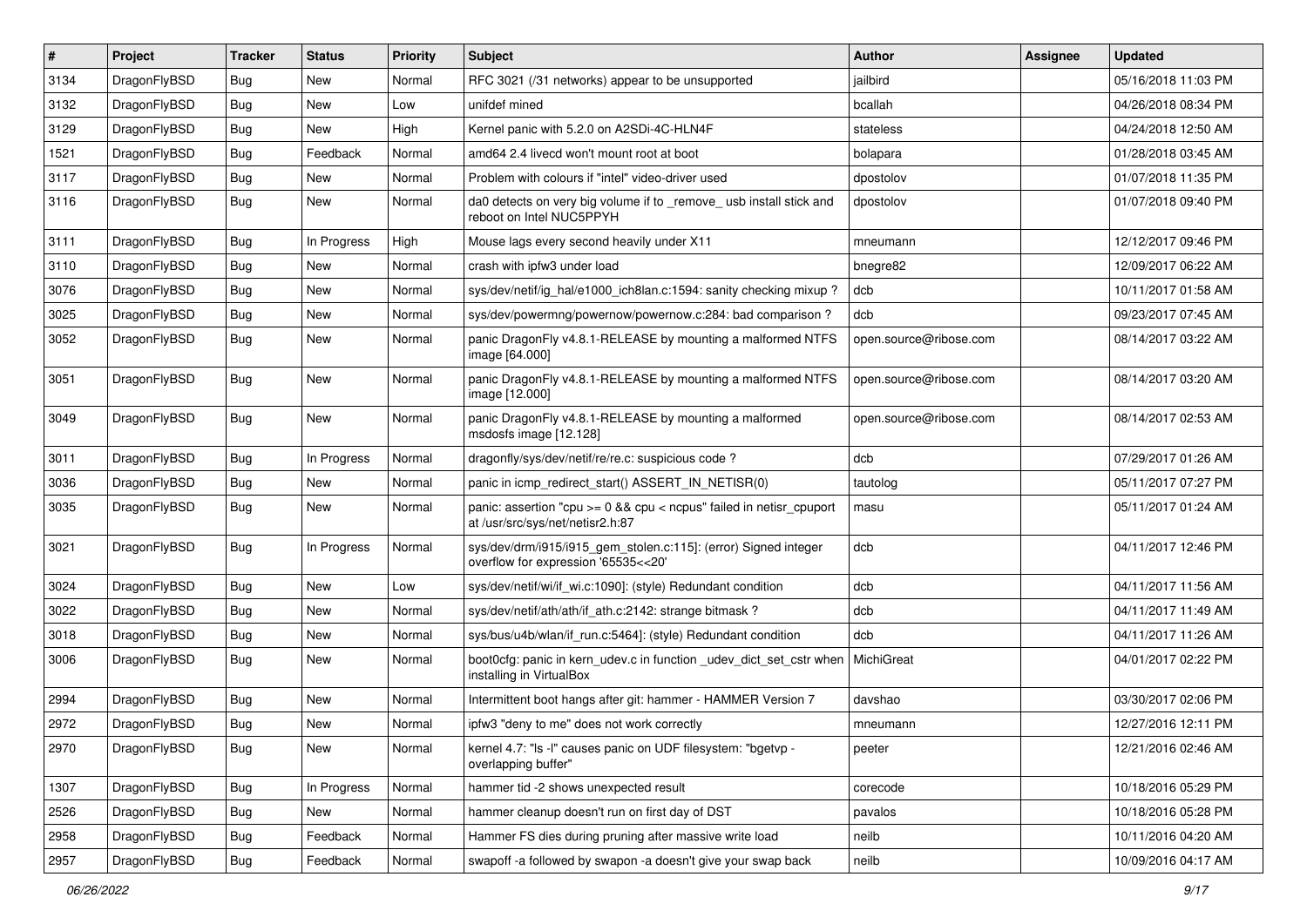| $\vert$ # | Project      | <b>Tracker</b> | <b>Status</b> | <b>Priority</b> | Subject                                                                                                       | Author           | <b>Assignee</b> | <b>Updated</b>      |
|-----------|--------------|----------------|---------------|-----------------|---------------------------------------------------------------------------------------------------------------|------------------|-----------------|---------------------|
| 2915      | DragonFlyBSD | <b>Bug</b>     | New           | High            | Hammer mirror-copy problem                                                                                    | t dfbsd          |                 | 08/25/2016 05:28 AM |
| 2936      | DragonFlyBSD | <b>Bug</b>     | <b>New</b>    | Normal          | loader.efi crashes while loading kernel                                                                       | spaceille        |                 | 08/20/2016 06:17 AM |
| 2933      | DragonFlyBSD | Submit         | New           | Normal          | Remove unix domain socket support from cat(1)                                                                 | sevan            |                 | 08/01/2016 08:10 PM |
| 2931      | DragonFlyBSD | Bug            | New           | Low             | 'gdb' of 'vkernel' unable to print backtrace                                                                  | tofergus         |                 | 07/26/2016 01:51 PM |
| 2930      | DragonFlyBSD | <b>Bug</b>     | <b>New</b>    | High            | 'objcache' causes panic during 'nfs_readdir'                                                                  | tofergus         |                 | 07/26/2016 01:09 PM |
| 2924      | DragonFlyBSD | <b>Bug</b>     | New           | Normal          | cat -v fails to tag characters in extended table with M- prefix with<br>some locales                          | sevan            |                 | 07/11/2016 07:18 AM |
| 2878      | DragonFlyBSD | <b>Bug</b>     | New           | Low             | [fix] CCVER problem when using clang and cpu extensions<br>(intrinsics)                                       | arcade@b1t.name  |                 | 06/24/2016 04:25 AM |
| 2891      | DragonFlyBSD | <b>Bug</b>     | <b>New</b>    | Normal          | Kernel panic in IEEE802.11 related code                                                                       | shamaz           |                 | 05/29/2016 05:49 PM |
| 2890      | DragonFlyBSD | <b>Bug</b>     | <b>New</b>    | Normal          | not able to boot usb installer on Toshiba Chromebook 2                                                        | johnnywhishbone  |                 | 02/22/2016 03:42 AM |
| 2892      | DragonFlyBSD | Bug            | New           | Normal          | swap_pager:indefinite wait bufferf error                                                                      | <b>Ihmwzy</b>    |                 | 02/21/2016 10:32 PM |
| 2887      | DragonFlyBSD | Bug            | <b>New</b>    | Low             | Missing extattr_namespace_to_string and<br>extattr_string_to_namespace functions                              | rubenk           |                 | 02/06/2016 05:09 AM |
| 2886      | DragonFlyBSD | Bug            | <b>New</b>    | Normal          | dragonfly mail agent: sending a testmail causes high system load                                              | worf             |                 | 02/05/2016 05:53 AM |
| 2882      | DragonFlyBSD | <b>Bug</b>     | New           | Low             | bridge sends packets from individual interfaces                                                               | arcade@b1t.name  |                 | 01/09/2016 12:43 PM |
| 2881      | DragonFlyBSD | Bug            | <b>New</b>    | Normal          | Pulseaudio hangs/resets system when starting X11                                                              | mneumann         |                 | 01/09/2016 03:08 AM |
| 2877      | DragonFlyBSD | <b>Bug</b>     | <b>New</b>    | Low             | sed fails when working with UTF-8 locale and non-UTF symbols                                                  | arcade@b1t.name  |                 | 12/30/2015 11:20 AM |
| 2674      | DragonFlyBSD | Bug            | <b>New</b>    | Normal          | <b>GPT Support</b>                                                                                            | ftigeot          |                 | 12/28/2015 02:54 PM |
| 2874      | DragonFlyBSD | Bug            | <b>New</b>    | Normal          | make world DESTDIR=/emptydir fails                                                                            | pascii           |                 | 12/25/2015 07:04 AM |
| 2863      | DragonFlyBSD | <b>Bug</b>     | New           | Normal          | HAMMER synch tid is zero                                                                                      | shamaz           |                 | 12/12/2015 11:24 PM |
| 2859      | DragonFlyBSD | Bug            | New           | Low             | Installer configuration menu always highlights "Select timezone", no<br>matter which step was last completed. | cgag             |                 | 12/02/2015 01:54 PM |
| 2858      | DragonFlyBSD | Bug            | New           | Low             | Installer "Local or UTC" question should have "No" selected by<br>default.                                    | cgag             |                 | 12/02/2015 01:18 PM |
| 2857      | DragonFlyBSD | <b>Bug</b>     | New           | Normal          | hammer stalls via bitcoin-qt                                                                                  | tkusumi          |                 | 11/30/2015 06:52 AM |
| 2835      | DragonFlyBSD | Bug            | <b>New</b>    | Normal          | /usr/include/c++/5.0/bits/c++locale.h likes<br>POSIX_C_SOURCE>=200809                                         | davshao          |                 | 11/18/2015 03:40 AM |
| 2840      | DragonFlyBSD | Bug            | <b>New</b>    | Normal          | wrong voltage is reported                                                                                     | yellowrabbit2010 |                 | 09/11/2015 06:09 PM |
| 2820      | DragonFlyBSD | Bug            | New           | Normal          | TP-Link USB Wi-Fi adapter cannot be reattached to the system                                                  | shamaz           |                 | 05/22/2015 09:45 PM |
| 2816      | DragonFlyBSD | Bug            | New           | Normal          | A multitasking process being debugged can get stuck                                                           | phma             |                 | 05/19/2015 03:57 AM |
| 2812      | DragonFlyBSD | Bug            | New           | Normal          | Panic on Intel DE3815TYKHE                                                                                    | tmorp            |                 | 05/14/2015 03:14 PM |
| 2809      | DragonFlyBSD | <b>Bug</b>     | New           | Normal          | hammer mirror-stream                                                                                          | masu             |                 | 04/10/2015 12:33 AM |
| 2803      | DragonFlyBSD | Bug            | New           | Normal          | HAMMER: Warning: UNDO area too small!                                                                         | ftigeot          |                 | 03/11/2015 03:42 PM |
| 2802      | DragonFlyBSD | Bug            | New           | Normal          | USB Wifi urtwn0 crash from cd boot                                                                            | opvalues         |                 | 03/10/2015 01:07 AM |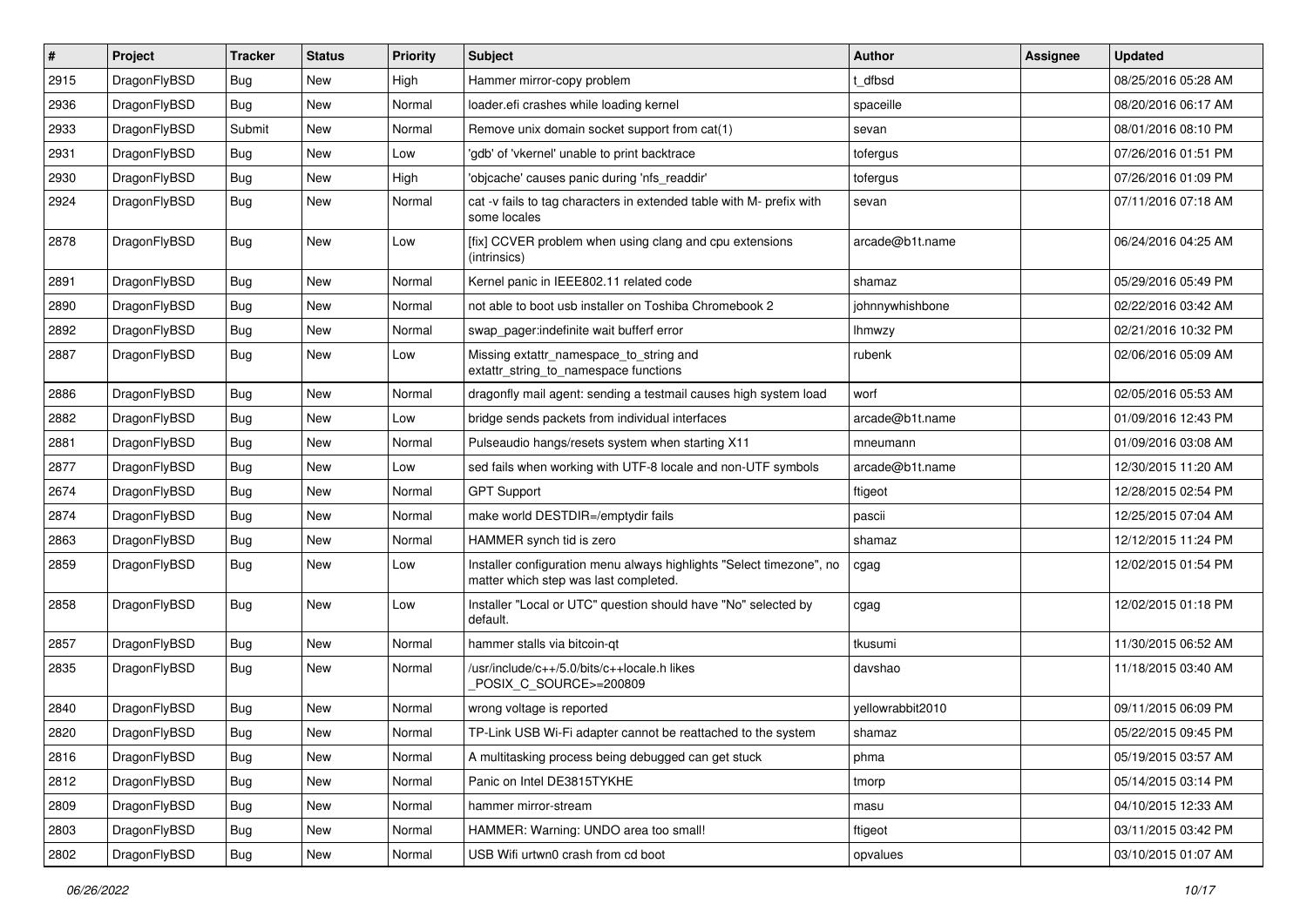| $\sharp$ | Project      | <b>Tracker</b> | <b>Status</b> | <b>Priority</b> | Subject                                                                                          | <b>Author</b> | Assignee | <b>Updated</b>      |
|----------|--------------|----------------|---------------|-----------------|--------------------------------------------------------------------------------------------------|---------------|----------|---------------------|
| 2799     | DragonFlyBSD | Bug            | New           | Normal          | Fatal trap 12 caused by moused(8) -p /dev/cual0                                                  | opvalues      |          | 03/04/2015 11:01 PM |
| 2790     | DragonFlyBSD | Submit         | <b>New</b>    | Low             | filedesc softrefs increment code factoring                                                       | dclink        |          | 02/21/2015 04:00 AM |
| 2788     | DragonFlyBSD | <b>Bug</b>     | New           | Normal          | ioctl GSLICEINFO: Not working for vnode slice                                                    | mneumann      |          | 02/12/2015 07:49 AM |
| 1672     | DragonFlyBSD | <b>Bug</b>     | Feedback      | Normal          | panic (trap 12) around btree search() in 2.4.1-RELEASE                                           | floid         |          | 01/19/2015 03:36 AM |
| 1634     | DragonFlyBSD | <b>Bug</b>     | <b>New</b>    | Normal          | panic: spin_lock: 0xe4ad1320, indefinitive wait!                                                 | elekktretterr |          | 01/19/2015 03:21 AM |
| 1560     | DragonFlyBSD | <b>Bug</b>     | Feedback      | Normal          | Unable to modify partition table on ThinkPad T61p during install                                 | rehsack       |          | 01/15/2015 08:57 AM |
| 979      | DragonFlyBSD | <b>Bug</b>     | Feedback      | Normal          | Failure-prone USB mass storage (SB600? msdosfs? CAM?)                                            | floid         |          | 01/15/2015 08:38 AM |
| 846      | DragonFlyBSD | <b>Bug</b>     | Feedback      | Normal          | USB bugs:usb mouse can't used!                                                                   | frankning     |          | 01/15/2015 08:36 AM |
| 1456     | DragonFlyBSD | <b>Bug</b>     | Feedback      | Normal          | Microsoft wireless desktop problems                                                              | elekktretterr |          | 01/15/2015 08:34 AM |
| 1194     | DragonFlyBSD | <b>Bug</b>     | New           | Normal          | SCSI errors while trying to copy photos from my camera                                           | elekktretterr |          | 01/14/2015 04:39 PM |
| 2617     | DragonFlyBSD | <b>Bug</b>     | Feedback      | Normal          | Possible issue with wireless mouse on 3.6 release                                                | FilippoMo     |          | 01/14/2015 03:42 PM |
| 2738     | DragonFlyBSD | <b>Bug</b>     | <b>New</b>    | Normal          | Hammer: Strange behavior when trying to recover old version of<br>moved file                     | roland        |          | 11/20/2014 08:02 AM |
| 2731     | DragonFlyBSD | <b>Bug</b>     | In Progress   | Normal          | Screen full of random colors when starting Xorg with Intel Haswell<br>HD Graphics P4600          | jkatzmaier    |          | 11/12/2014 04:08 PM |
| 2712     | DragonFlyBSD | <b>Bug</b>     | <b>New</b>    | Normal          | connect(2) returns EINVAL when retrying after ECONNREFUSED                                       | jorisgio      |          | 08/14/2014 05:31 PM |
| 2688     | DragonFlyBSD | <b>Bug</b>     | New           | Normal          | 67613368bdda7 Fix wrong checks for U4B presence Asrock Z77M<br>difficulty detecting USB keyboard | davshao       |          | 06/28/2014 07:08 PM |
| 2687     | DragonFlyBSD | <b>Bug</b>     | <b>New</b>    | Normal          | natacontrol software RAID in installer                                                           | csmelosky     |          | 06/22/2014 12:03 PM |
| 2680     | DragonFlyBSD | <b>Bug</b>     | New           | Low             | boot0cfg update makes box unbootable                                                             | herrgard      |          | 06/10/2014 06:02 AM |
| 2489     | DragonFlyBSD | <b>Bug</b>     | New           | Normal          | nmalloc doesn't cache VA for allocations > 8KB                                                   | vsrinivas     |          | 06/10/2014 05:51 AM |
| 2490     | DragonFlyBSD | <b>Bug</b>     | New           | Normal          | nmalloc should color addresses to avoid cache bank conflictsw                                    | vsrinivas     |          | 06/10/2014 05:51 AM |
| 2329     | DragonFlyBSD | <b>Bug</b>     | <b>New</b>    | Normal          | ibm x3550 & acpi                                                                                 | ano           |          | 06/03/2014 11:37 AM |
| 2629     | DragonFlyBSD | <b>Bug</b>     | New           | Normal          | Replace gcc44 with llvm34, clang34, and libc++                                                   | tuxillo       |          | 06/02/2014 02:30 PM |
| 1592     | DragonFlyBSD | <b>Bug</b>     | Feedback      | Normal          | AcpiOSUnmapMemory: Warning, deallocation did not track<br>allocation.                            | eocallaghan   |          | 06/02/2014 07:45 AM |
| 1330     | DragonFlyBSD | <b>Bug</b>     | Feedback      | Normal          | Hammer, usb disk, SYNCHRONIZE CACHE failure                                                      | josepht       |          | 06/02/2014 04:56 AM |
| 570      | DragonFlyBSD | <b>Bug</b>     | Feedback      | Normal          | 1.8.x: ACPI problems                                                                             | qhwt+dfly     |          | 06/02/2014 03:45 AM |
| 2652     | DragonFlyBSD | Bug            | New           | Normal          | 189a0ff3761b47  ix: Implement MSI-X support locks up Lenovo<br>S10 Intel Atom n2/0               | davshao       |          | 05/14/2014 01:55 AM |
| 1695     | DragonFlyBSD | <b>Bug</b>     | <b>New</b>    | Normal          | NFS-related system breakdown                                                                     | Anonymous     |          | 04/10/2014 12:35 AM |
| 2657     | DragonFlyBSD | <b>Bug</b>     | New           | High            | Needs acl to migrate our servers                                                                 | ferney        |          | 03/31/2014 11:37 AM |
| 2473     | DragonFlyBSD | <b>Bug</b>     | New           | Normal          | Kernel crash when trying to up the wpi0 device (Dfly<br>v3.3.0.758.g47388-DEVELOPMENT)           | tomaz         |          | 02/24/2014 08:50 AM |
| 2619     | DragonFlyBSD | <b>Bug</b>     | New           | Normal          | DragonFly 3.6 can't be installed on a 6TB volume                                                 | ftigeot       |          | 02/23/2014 11:55 PM |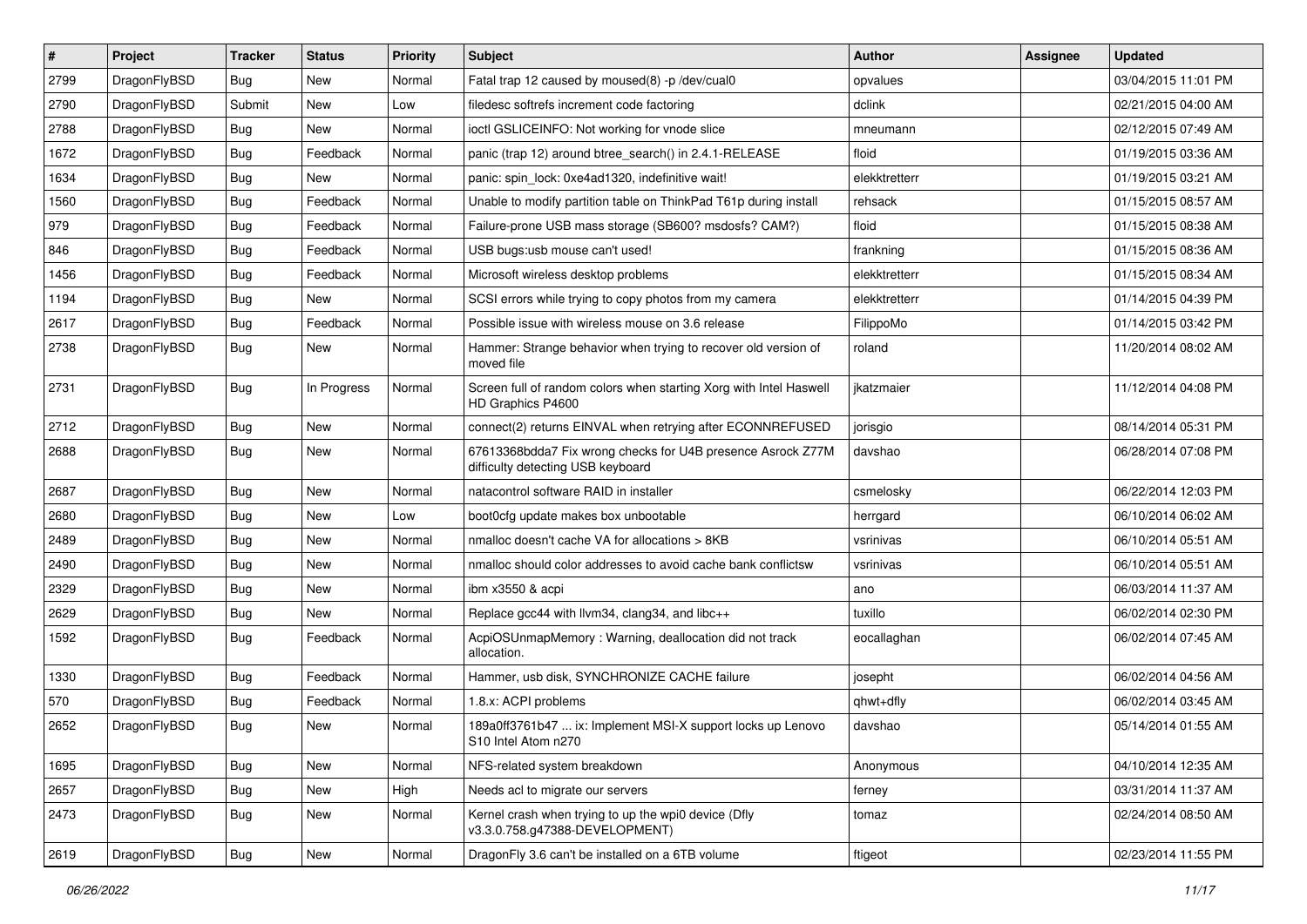| $\#$ | Project      | <b>Tracker</b> | <b>Status</b> | <b>Priority</b> | Subject                                                                                                        | <b>Author</b>     | Assignee | <b>Updated</b>      |
|------|--------------|----------------|---------------|-----------------|----------------------------------------------------------------------------------------------------------------|-------------------|----------|---------------------|
| 285  | DragonFlyBSD | Bug            | Feedback      | Low             | interrupt latency with re without ip address configured                                                        | thomas.nikolajsen |          | 02/20/2014 10:30 AM |
| 2645 | DragonFlyBSD | Bug            | <b>New</b>    | Normal          | panic with dsched fq and ioprio                                                                                | jyoung15          |          | 02/20/2014 07:29 AM |
| 1246 | DragonFlyBSD | <b>Bug</b>     | New           | Normal          | bad resolution (monitor desync) with livedvd                                                                   | Przem0l           |          | 02/18/2014 06:29 AM |
| 989  | DragonFlyBSD | <b>Bug</b>     | <b>New</b>    | Normal          | installer/fdisk trouble with wrapped values                                                                    | Discodestroyer    |          | 02/18/2014 06:27 AM |
| 1185 | DragonFlyBSD | Bug            | <b>New</b>    | High            | need a tool to merge changes into /etc                                                                         | wa1ter            |          | 02/18/2014 06:02 AM |
| 1193 | DragonFlyBSD | <b>Bug</b>     | New           | Normal          | kernel doesn't recognize cdrom drive                                                                           | nonsolosoft       |          | 01/25/2014 09:11 PM |
| 2626 | DragonFlyBSD | Bug            | New           | Normal          | iwn driver drops with error: "firmware error 'iwn_intr: fatal firmware<br>error"                               | rodyaj            |          | 01/09/2014 05:50 AM |
| 2622 | DragonFlyBSD | Bug            | <b>New</b>    | Normal          | VAIO FIT15E fn keys support                                                                                    | nonsolosoft       |          | 12/31/2013 01:31 AM |
| 2621 | DragonFlyBSD | Bug            | New           | Normal          | core dump using cdrom                                                                                          | nonsolosoft       |          | 12/27/2013 12:43 AM |
| 2620 | DragonFlyBSD | <b>Bug</b>     | <b>New</b>    | Normal          | moused problem                                                                                                 | FilippoMo         |          | 12/20/2013 10:32 AM |
| 2618 | DragonFlyBSD | <b>Bug</b>     | New           | Normal          | mouse problem on RELEASE-3_6_0                                                                                 | FilippoMo         |          | 12/20/2013 03:26 AM |
| 2556 | DragonFlyBSD | Bug            | Feedback      | Normal          | DragonFly v3.5.0.81.gd3479 - Process signal weirdness                                                          | tuxillo           |          | 12/17/2013 03:48 PM |
| 2611 | DragonFlyBSD | <b>Bug</b>     | New           | Normal          | Change in IP address results in network not working                                                            | phma              |          | 12/05/2013 07:55 PM |
| 2609 | DragonFlyBSD | Bug            | New           | Normal          | master: panic: assertion<br>"LWKT_TOKEN_HELD_ANY(vm_object_token(object))" failed in<br>swp_pager_lookup       | thomas.nikolajsen |          | 11/28/2013 11:36 AM |
| 2604 | DragonFlyBSD | Bug            | New           | Normal          | dell laptop does not boot with LATEST                                                                          | isenmann          |          | 11/20/2013 02:07 AM |
| 2598 | DragonFlyBSD | <b>Bug</b>     | New           | Normal          | i386 via USB Booting                                                                                           | mbzadegan         |          | 10/21/2013 02:28 AM |
| 2595 | DragonFlyBSD | <b>Bug</b>     | New           | Normal          | DragonFly 3.4.3 crashes on SUN Blade X6250 with Qlogic ISP 2432<br>FC card                                     | Turvamies         |          | 10/07/2013 11:53 AM |
| 2586 | DragonFlyBSD | Bug            | <b>New</b>    | Normal          | pf: "modulate" state seems problematic                                                                         | srussell          |          | 09/25/2013 07:36 PM |
| 2569 | DragonFlyBSD | Bug            | New           | Normal          | ctime NFS                                                                                                      | ferney            |          | 08/11/2013 04:35 AM |
| 2568 | DragonFlyBSD | <b>Bug</b>     | New           | Normal          | AHCI panic                                                                                                     | josepht           |          | 06/07/2013 05:52 PM |
| 2565 | DragonFlyBSD | <b>Bug</b>     | <b>New</b>    | Normal          | "ifconfig ix0 up" panic                                                                                        | ltpig402a         |          | 06/03/2013 05:46 AM |
| 2557 | DragonFlyBSD | <b>Bug</b>     | New           | Normal          | stock 3.4.1 kernel halts during booting if dm and dm_target_crypt<br>are loaded and RAID controller is present | phma              |          | 05/12/2013 10:38 PM |
| 2552 | DragonFlyBSD | Bug            | New           | Low             | hammer recovery should indicate progress                                                                       | phma              |          | 05/03/2013 12:13 AM |
| 2547 | DragonFlyBSD | Bug            | New           | High            | crashed while doing a dry run of pkg_rolling-replace                                                           | phma              |          | 04/18/2013 10:40 PM |
| 2136 | DragonFlyBSD | <b>Bug</b>     | <b>New</b>    | Normal          | socketpair() doesn't free file descriptors on copyout failure                                                  | vsrinivas         |          | 04/05/2013 09:13 AM |
| 2535 | DragonFlyBSD | <b>Bug</b>     | <b>New</b>    | Normal          | Imap processes apparentlt blocked on disk I/O                                                                  | ftigeot           |          | 04/02/2013 09:31 AM |
| 2529 | DragonFlyBSD | <b>Bug</b>     | New           | Low             | Sundance network adapter is not detected and attached                                                          | kworr             |          | 03/25/2013 02:29 AM |
| 2531 | DragonFlyBSD | <b>Bug</b>     | New           | Normal          | camcontrol fails to disable APM                                                                                | m.lombardi85      |          | 03/23/2013 12:28 PM |
| 1824 | DragonFlyBSD | <b>Bug</b>     | Feedback      | Normal          | kernel panic, x86, 2.7.3.859.ge5104                                                                            | akirchhoff135014  |          | 03/10/2013 07:49 AM |
| 1668 | DragonFlyBSD | <b>Bug</b>     | Feedback      | Normal          | Power button not working                                                                                       | elekktretterr     |          | 03/10/2013 06:22 AM |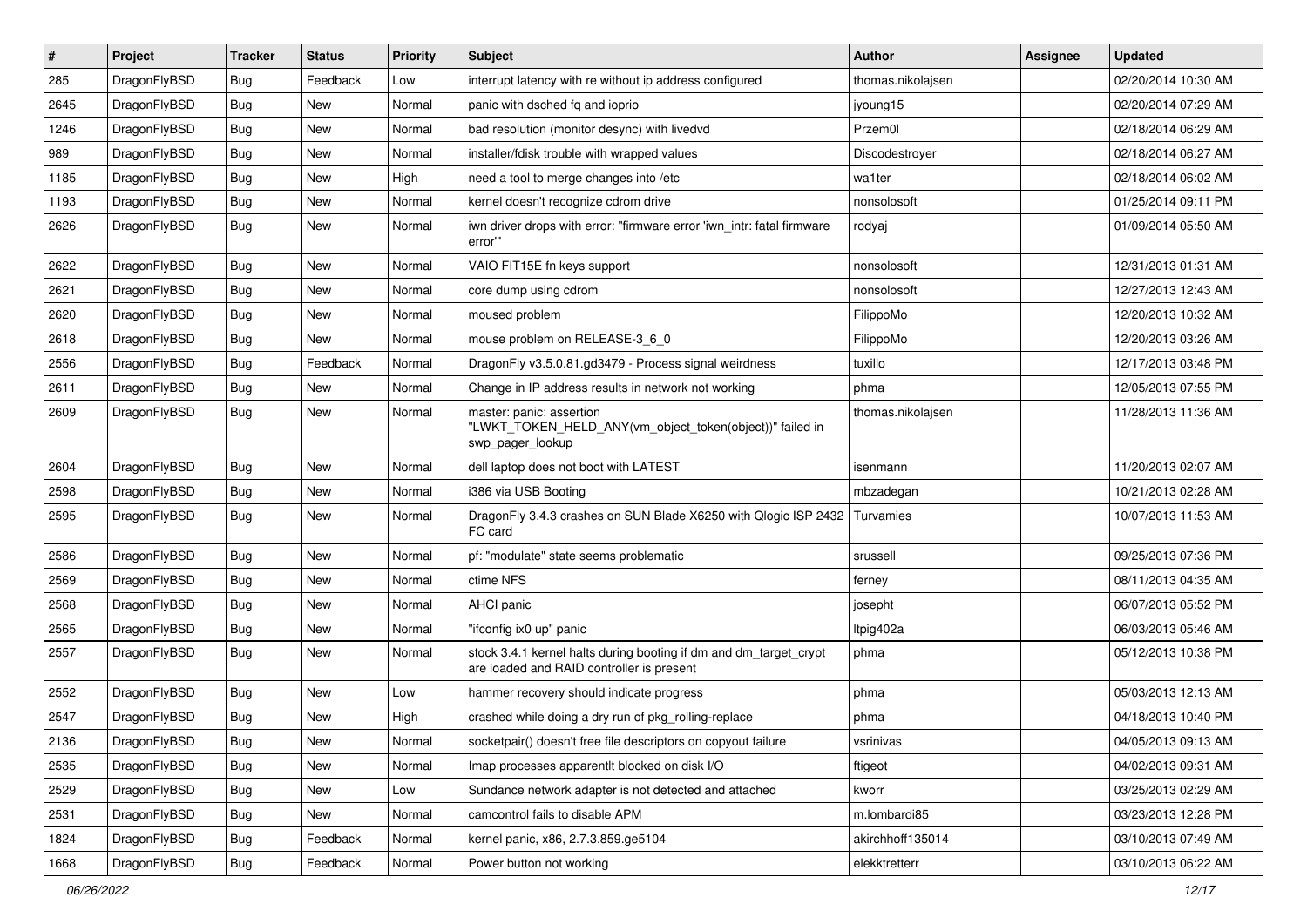| $\vert$ # | Project      | <b>Tracker</b> | <b>Status</b> | <b>Priority</b> | Subject                                                                                                                      | <b>Author</b>     | <b>Assignee</b> | <b>Updated</b>      |
|-----------|--------------|----------------|---------------|-----------------|------------------------------------------------------------------------------------------------------------------------------|-------------------|-----------------|---------------------|
| 1250      | DragonFlyBSD | <b>Bug</b>     | Feedback      | Normal          | Panic upon plugging an USB flash drive into the machine                                                                      | rumcic            |                 | 03/10/2013 05:17 AM |
| 1249      | DragonFlyBSD | Bug            | Feedback      | Normal          | panic: ffs vfree: freeing free inode                                                                                         | rumcic            |                 | 03/10/2013 05:13 AM |
| 1489      | DragonFlyBSD | <b>Bug</b>     | Feedback      | Normal          | panic: ufs dirbad: bad dir                                                                                                   | rumcic            |                 | 03/10/2013 04:34 AM |
| 1502      | DragonFlyBSD | <b>Bug</b>     | In Progress   | Normal          | Lock while deleting files from nohistory HAMMER directories                                                                  | hasso             |                 | 03/10/2013 04:28 AM |
| 1563      | DragonFlyBSD | <b>Bug</b>     | Feedback      | Normal          | reset(1) doesn't reset terminal to the defaults                                                                              | hasso             |                 | 03/10/2013 04:17 AM |
| 1144      | DragonFlyBSD | <b>Bug</b>     | Feedback      | Normal          | Incorrect clock under KVM                                                                                                    | msylvan           |                 | 03/09/2013 01:17 PM |
| 725       | DragonFlyBSD | Bug            | In Progress   | Low             | 'make distribution' fails w/'ro' /usr/obi                                                                                    | c.turner          |                 | 03/09/2013 01:01 PM |
| 331       | DragonFlyBSD | Bug            | In Progress   | Normal          | ftpsesame (aka Bridging S01E03)                                                                                              | bastyaelvtars     |                 | 03/09/2013 12:28 PM |
| 2520      | DragonFlyBSD | Bug            | New           | Normal          | panic: assertion "IS_SERIALIZED((ifp->if_serializer))" failed in<br>if_default_serialize_assert at /usr/src/sys/net/if.c:437 | ano               |                 | 03/09/2013 12:14 AM |
| 2493      | DragonFlyBSD | Bug            | <b>New</b>    | Normal          | vidcontrol: invalid video mode name                                                                                          | Svarov            |                 | 01/24/2013 09:55 AM |
| 2288      | DragonFlyBSD | <b>Bug</b>     | Feedback      | Normal          | Random IO performance loss introduced since January 1st                                                                      | lentferj          |                 | 01/23/2013 04:21 PM |
| 2396      | DragonFlyBSD | Bug            | Feedback      | High            | Latest 3.1 development version core dumps while destroying master<br><b>PFS</b>                                              | sgeorge           |                 | 01/23/2013 04:10 PM |
| 2436      | DragonFlyBSD | Bug            | <b>New</b>    | Normal          | panic: assertion "lp->lwp_qcpu == dd->cpuid" failed in<br>dfly acquire curproc                                               | thomas.nikolajsen |                 | 01/23/2013 11:07 AM |
| 2499      | DragonFlyBSD | Bug            | In Progress   | Urgent          | DRAGONFLY_3_2 lockd not responding correctly                                                                                 | Nerzhul           |                 | 01/22/2013 12:47 PM |
| 2453      | DragonFlyBSD | <b>Bug</b>     | <b>New</b>    | Normal          | panic: assertion "gd->gd spinlocks == $0$ " failed                                                                           | Johannes.Hofmann  |                 | 11/12/2012 12:54 PM |
| 2444      | DragonFlyBSD | <b>Bug</b>     | New           | Normal          | Crash during Hammer overnight cleanup                                                                                        | justin            |                 | 11/04/2012 07:58 AM |
| 2434      | DragonFlyBSD | Bug            | <b>New</b>    | Normal          | BTX Halted - Boot fails on USB/GUI                                                                                           | lucmv             |                 | 10/17/2012 08:12 PM |
| 1525      | DragonFlyBSD | <b>Bug</b>     | <b>New</b>    | Normal          | boehm-gc problems                                                                                                            | hasso             |                 | 10/13/2012 07:13 PM |
| 2430      | DragonFlyBSD | <b>Bug</b>     | New           | Normal          | Alternate Password Hash method                                                                                               | robin.carey1      |                 | 10/07/2012 06:28 AM |
| 2421      | DragonFlyBSD | Bug            | <b>New</b>    | High            | Kernel panic: vm_fault: page 0xc0f70000 not busy!                                                                            | lentferj          |                 | 10/03/2012 08:16 AM |
| 2423      | DragonFlyBSD | Bug            | New           | Urgent          | After multiple panics/locks, hitting KKASSERT in<br>hammer_init_cursor                                                       | rumcic            |                 | 09/18/2012 02:28 AM |
| 2182      | DragonFlyBSD | <b>Bug</b>     | New           | Normal          | if msk PHY FIFO underrun/overflow                                                                                            | nonsolosoft       |                 | 09/03/2012 06:39 AM |
| 2296      | DragonFlyBSD | Bug            | In Progress   | High            | panic: assertion "m->wire count > 0" failed                                                                                  | thomas.nikolajsen |                 | 08/30/2012 06:09 AM |
| 2412      | DragonFlyBSD | Bug            | New           | Normal          | wlan0 fails to get address via dhclient                                                                                      | nonsolosoft       |                 | 08/30/2012 05:55 AM |
| 2403      | DragonFlyBSD | <b>Bug</b>     | New           | Low             | newfs -E doesn't handle /dev/serno device names properly                                                                     | ftigeot           |                 | 08/17/2012 05:07 AM |
| 2369      | DragonFlyBSD | <b>Bug</b>     | New           | Normal          | panic: Bad link elm 0xffffffe07edf6068 next->prev != elm                                                                     | jaydg             |                 | 08/15/2012 03:04 AM |
| 2347      | DragonFlyBSD | <b>Bug</b>     | Feedback      | High            | Hammer PFSes destroy does not give back full space allocated to<br><b>PFS</b>                                                | sgeorge           |                 | 07/19/2012 01:11 AM |
| 2084      | DragonFlyBSD | Bug            | New           | Normal          | DFBSD v2.11.0.242.g4d317 - panic: zone: entry not free                                                                       | tuxillo           |                 | 07/03/2012 01:23 AM |
| 2389      | DragonFlyBSD | Bug            | New           | Normal          | computer crashed while listing processes                                                                                     | phma              |                 | 06/18/2012 02:49 PM |
| 2387      | DragonFlyBSD | Bug            | New           | Normal          | hammer ignores -t during dedup                                                                                               | phma              |                 | 06/17/2012 12:30 PM |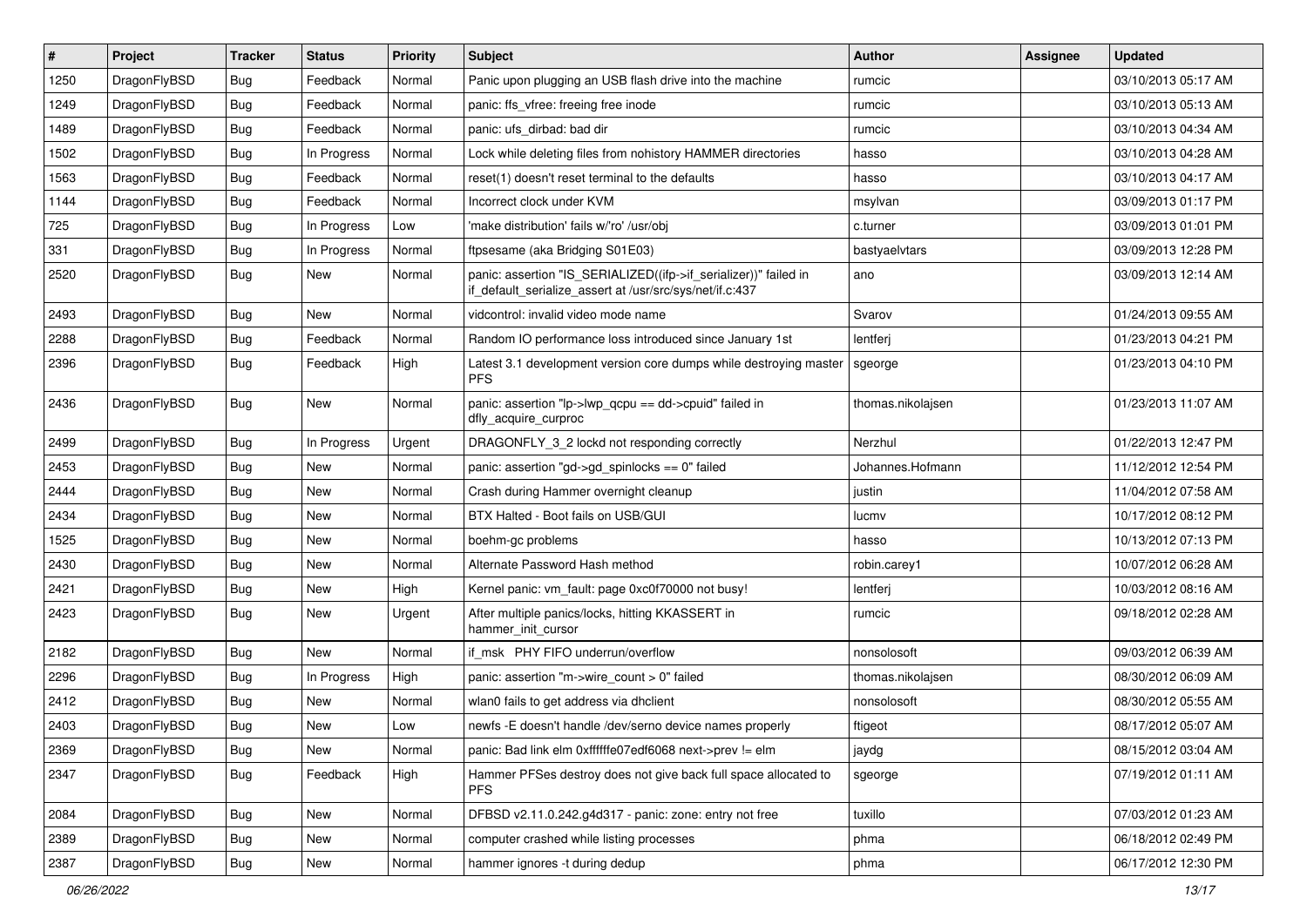| $\sharp$ | Project      | <b>Tracker</b> | <b>Status</b> | <b>Priority</b> | Subject                                                                                                    | <b>Author</b> | Assignee | <b>Updated</b>      |
|----------|--------------|----------------|---------------|-----------------|------------------------------------------------------------------------------------------------------------|---------------|----------|---------------------|
| 2371     | DragonFlyBSD | <b>Bug</b>     | New           | Normal          | Timezone problem with America/Sao_Paulo                                                                    | raitech       |          | 05/17/2012 01:42 PM |
| 2061     | DragonFlyBSD | Bug            | New           | Normal          | USB keyboard boot panic                                                                                    | sjg           |          | 05/04/2012 12:20 AM |
| 2316     | DragonFlyBSD | <b>Bug</b>     | New           | Normal          | Ungraceful invalid password handling for adding a new user in the<br>installer                             | rune          |          | 04/27/2012 11:23 PM |
| 2351     | DragonFlyBSD | Bug            | In Progress   | Normal          | DFBSD v3.1.0.579.g44ccf - Stuck during startup, random freezes                                             | tuxillo       |          | 04/24/2012 08:21 AM |
| 2345     | DragonFlyBSD | <b>Bug</b>     | In Progress   | Normal          | DFBSD v3.1.0.457.gd679f - NFS panic on diskless station                                                    | tuxillo       |          | 04/07/2012 05:22 PM |
| 2090     | DragonFlyBSD | Bug            | Feedback      | Normal          | snd_hda does not support headphone automute                                                                | justin        |          | 03/29/2012 08:03 PM |
| 2331     | DragonFlyBSD | Bug            | New           | Normal          | reading mouse mode from unopen file descriptor hangs mouse<br>driver                                       | phma          |          | 03/14/2012 09:43 AM |
| 2324     | DragonFlyBSD | Bug            | New           | Normal          | natacotrol support > 2TB not working even after the ftigeot patch                                          | zenny         |          | 03/03/2012 01:00 AM |
| 1669     | DragonFlyBSD | Bug            | In Progress   | Normal          | Drive wont open using button                                                                               | elekktretterr |          | 02/29/2012 12:05 PM |
| 1860     | DragonFlyBSD | Bug            | Feedback      | Normal          | Panic while creating UFS fs on vn(4) for initrd                                                            | matthias      |          | 02/29/2012 07:16 AM |
| 2081     | DragonFlyBSD | Bug            | Feedback      | Normal          | Panic on device "detach" / "failure"                                                                       | vsrinivas     |          | 02/29/2012 07:11 AM |
| 2319     | DragonFlyBSD | Bug            | New           | Normal          | crypt/passwd forward compat                                                                                | c.turner1     |          | 02/28/2012 12:39 PM |
| 2311     | DragonFlyBSD | Bug            | New           | Normal          | Xorg crash having something to do with drm                                                                 | phma          |          | 02/22/2012 09:59 AM |
| 2297     | DragonFlyBSD | Bug            | <b>New</b>    | Normal          | strange NFS (client) error messages / problems                                                             | Anonymous     |          | 02/19/2012 02:59 PM |
| 2308     | DragonFlyBSD | Bug            | New           | Normal          | System freeze when unloading snd_hda                                                                       | jaydg         |          | 02/19/2012 07:15 AM |
| 2306     | DragonFlyBSD | Bug            | New           | Normal          | a crash starts the kernel debugger in text mode, but just reboots in X                                     | phma          |          | 02/11/2012 08:02 PM |
| 2292     | DragonFlyBSD | Bug            | New           | Normal          | re interface with jumbo frames (mtu larger than 1500) hangs after<br>some traffic                          | Anonymous     |          | 01/31/2012 12:11 AM |
| 2283     | DragonFlyBSD | <b>Bug</b>     | <b>New</b>    | Normal          | DFBSD DragonFly v2.13.0.957.g4f459 - pmap_release: page<br>should already be gone 0xc27120bc               | tuxillo       |          | 01/23/2012 03:03 AM |
| 2141     | DragonFlyBSD | Bug            | <b>New</b>    | Urgent          | loader and/or documentation broken                                                                         | sjg           |          | 01/20/2012 10:51 AM |
| 2282     | DragonFlyBSD | Bug            | In Progress   | Normal          | gdb segfaults with certain corefiles                                                                       | tuxillo       |          | 01/18/2012 04:40 PM |
| 2254     | DragonFlyBSD | Bug            | New           | Normal          | panic: assertion "ref < &td->td_toks_end" failed in lwkt_gettoken at<br>/usr/src/sys/kern/lwkt_token.c:588 | eocallaghan   |          | 12/05/2011 10:21 PM |
| 2167     | DragonFlyBSD | Bug            | <b>New</b>    | Normal          | shutdown/reboot fails after uptime msg                                                                     | marino        |          | 11/28/2011 03:01 AM |
| 2248     | DragonFlyBSD | Bug            | New           | Normal          | sysctl panic                                                                                               | pavalos       |          | 11/23/2011 06:23 PM |
| 2245     | DragonFlyBSD | Bug            | New           | Normal          | panic: assertion "ref < &td->td_toks_end" failed in lwkt_gettoken at<br>/usr/src/sys/kern/lwkt_token.c:588 | juanfra684    |          | 11/22/2011 07:41 PM |
| 2224     | DragonFlyBSD | <b>Bug</b>     | New           | Normal          | v2.13.0.291.gaa7ec - Panic on fq while installing world                                                    | tuxillo       |          | 11/18/2011 01:40 AM |
| 2210     | DragonFlyBSD | Bug            | New           | Normal          | Bugtracker cannot assign default project for new users                                                     | ahuete.devel  |          | 11/17/2011 11:30 AM |
| 2199     | DragonFlyBSD | <b>Bug</b>     | <b>New</b>    | Normal          | screen segfaults if utmpx isn't present                                                                    | pavalos       |          | 11/15/2011 10:52 PM |
| 2098     | DragonFlyBSD | Submit         | New           | Normal          | [PATCH] correct ath man page example<br>(/usr/src/share/man/man4/ath.4)                                    | nobody        |          | 11/15/2011 12:27 AM |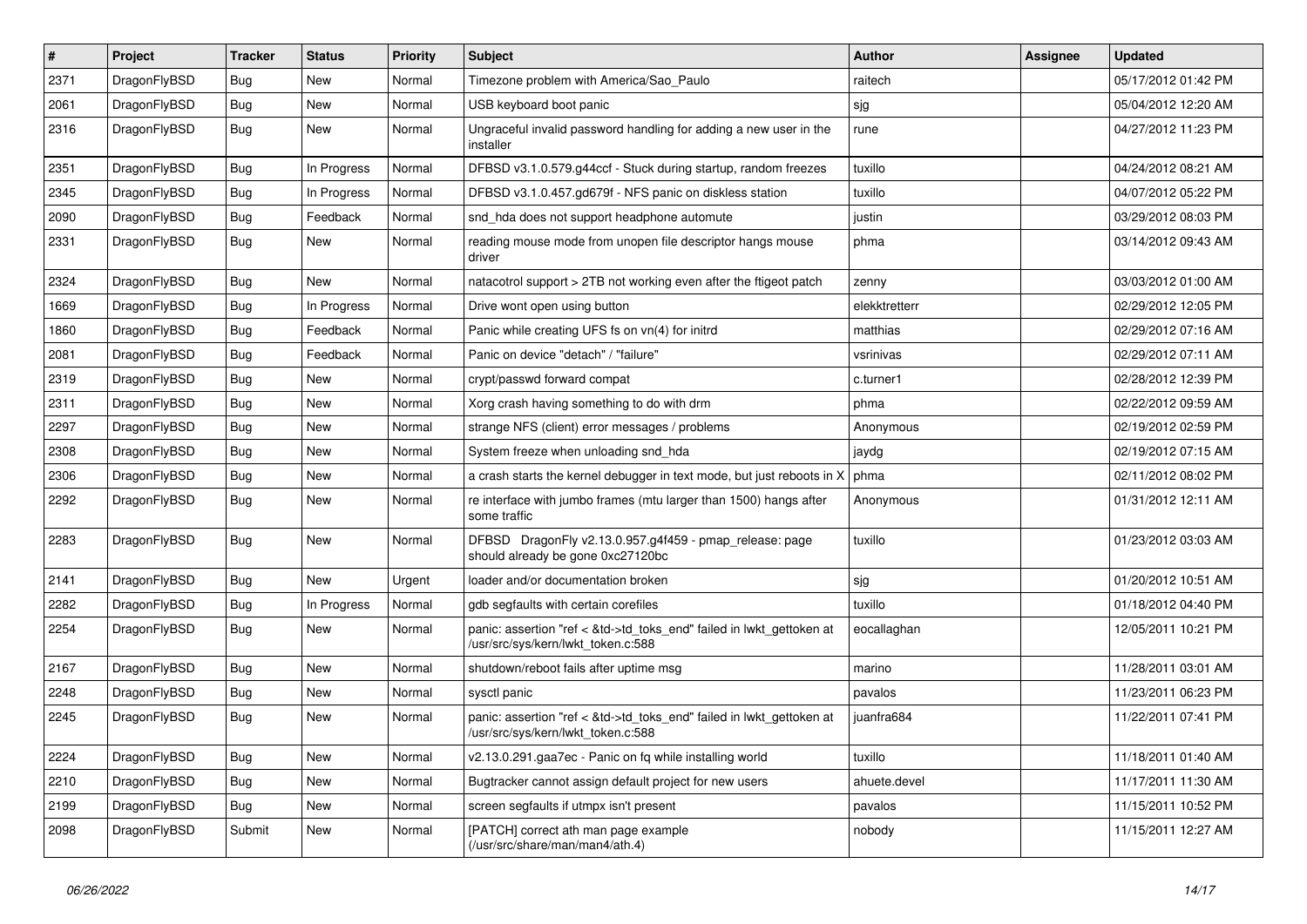| #    | Project      | <b>Tracker</b> | <b>Status</b> | <b>Priority</b> | Subject                                                                                    | Author       | <b>Assignee</b> | <b>Updated</b>      |
|------|--------------|----------------|---------------|-----------------|--------------------------------------------------------------------------------------------|--------------|-----------------|---------------------|
| 2171 | DragonFlyBSD | Bug            | New           | Normal          | DFBSD v2.13.0.151.gdc8442 - panic: assertion "(*ptep &<br>(PG MANAGED PG V)) == PG V"      | tuxillo      |                 | 11/04/2011 05:06 PM |
| 2045 | DragonFlyBSD | <b>Bug</b>     | <b>New</b>    | Normal          | ral(4): Fatal trap 12: page fault while in kernel mode (two panics)                        | herrgard     |                 | 11/03/2011 05:34 PM |
| 2166 | DragonFlyBSD | Bug            | New           | Normal          | DFBSD v2.13.0.109.g05b9d - Strange lockups                                                 | tuxillo      |                 | 10/29/2011 11:20 AM |
| 2161 | DragonFlyBSD | <b>Bug</b>     | New           | Normal          | Outdated xorg.conf file gets installed into etc and screws up mouse                        | eocallaghan  |                 | 10/27/2011 01:51 PM |
| 2164 | DragonFlyBSD | <b>Bug</b>     | New           | Normal          | panic on reboot from usb.                                                                  | eocallaghan  |                 | 10/27/2011 09:29 AM |
| 2158 | DragonFlyBSD | <b>Bug</b>     | <b>New</b>    | Normal          | iwn panics with assertion on boot.                                                         | eocallaghan  |                 | 10/24/2011 04:13 PM |
| 2154 | DragonFlyBSD | <b>Bug</b>     | New           | Normal          | vkernel copyout() doesn't return EFAULT on error                                           | vsrinivas    |                 | 10/20/2011 03:53 AM |
| 2153 | DragonFlyBSD | Bug            | New           | Normal          | Too many unuseful warnings at boot                                                         | juanfra684   |                 | 10/18/2011 10:16 PM |
| 2140 | DragonFlyBSD | Bug            | <b>New</b>    | High            | hammer_io_delallocate panic with 'duplicate entry' message                                 | ttw          |                 | 10/07/2011 12:22 PM |
| 2138 | DragonFlyBSD | <b>Bug</b>     | New           | Normal          | > 100% CPU usage                                                                           | robin.carey1 |                 | 09/26/2011 12:20 PM |
| 2129 | DragonFlyBSD | Bug            | <b>New</b>    | Normal          | DFBSD v2.11.0.661.gf9438 i386 - panic: lockmgr thrd_sleep                                  | tuxillo      |                 | 09/05/2011 09:49 AM |
| 2124 | DragonFlyBSD | Bug            | New           | Normal          | getty repeating too quickly on port /dev/ttyv0                                             | sgeorge.ml   |                 | 09/01/2011 04:28 AM |
| 2125 | DragonFlyBSD | Bug            | <b>New</b>    | Normal          | Weird garbage in dmesg                                                                     | herrgard     |                 | 08/30/2011 08:04 PM |
| 2123 | DragonFlyBSD | <b>Bug</b>     | New           | Normal          | hammer is losing files                                                                     | schmir       |                 | 08/30/2011 07:56 PM |
| 2115 | DragonFlyBSD | <b>Bug</b>     | New           | Normal          | [msk] system freeze after receive some paquet                                              | bsdsx        |                 | 08/22/2011 10:22 AM |
| 2117 | DragonFlyBSD | Bug            | New           | High            | ACPI and/or bce(4) problem with 2.11.0.673.g0d557 on HP DL380<br>G <sub>6</sub>            | pauska       |                 | 08/22/2011 10:15 AM |
| 2107 | DragonFlyBSD | <b>Bug</b>     | New           | Normal          | 2.10.1 sata dvd drive issue                                                                | ausppc       |                 | 07/31/2011 08:41 PM |
| 2104 | DragonFlyBSD | Bug            | <b>New</b>    | Normal          | network configuration seg. fault on install CD                                             | navratil     |                 | 07/26/2011 07:55 AM |
| 2099 | DragonFlyBSD | <b>Bug</b>     | New           | Normal          | page fault panic in vm system                                                              | pavalos      |                 | 07/10/2011 08:51 AM |
| 1867 | DragonFlyBSD | Bug            | New           | Normal          | it(4) motherboard and fan problems                                                         | tuxillo      |                 | 07/08/2011 10:48 AM |
| 2095 | DragonFlyBSD | <b>Bug</b>     | New           | Low             | Running installer post-install: Unsupported DFUI transport "                               | greenrd      |                 | 06/26/2011 09:20 AM |
| 2094 | DragonFlyBSD | <b>Bug</b>     | New           | Normal          | Segfault when gdb printing backtrace from core dump                                        | greenrd      |                 | 06/25/2011 04:14 PM |
| 2071 | DragonFlyBSD | Bug            | New           | High            | Panic on assertion: (int)(flg->seq - seq) > 0 in hammer_flusher_flush<br>after inode error | vsrinivas    |                 | 06/12/2011 07:59 AM |
| 2085 | DragonFlyBSD | Bug            | New           | Normal          | panic: assertion: (m->flags & PG_MAPPED) == 0 in<br>vm_page_free_toq                       | vsrinivas    |                 | 06/10/2011 07:48 AM |
| 2080 | DragonFlyBSD | Bug            | New           | Normal          | panic: lockmgr thrd sleep: called from interrupt, ipi, or hard code<br>section             | rumcic       |                 | 05/30/2011 05:06 PM |
| 2082 | DragonFlyBSD | <b>Bug</b>     | New           | Normal          | dfbsd 2.10.1 amd64 - mc port build error with 'bmake bin-install'                          | sun-doctor   |                 | 05/25/2011 07:18 PM |
| 2078 | DragonFlyBSD | <b>Bug</b>     | New           | Normal          | DFBSD i386 v2.11.0.201.g3ed2f - Panic during installworld into a<br>vn0 device             | tuxillo      |                 | 05/19/2011 07:50 PM |
| 2077 | DragonFlyBSD | <b>Bug</b>     | New           | Normal          | USB devices conflicting                                                                    | srussell     |                 | 05/17/2011 05:12 PM |
| 2072 | DragonFlyBSD | <b>Bug</b>     | New           | Normal          | Fatal trap 12: stopped at lwkt_send_ipiq3                                                  | rumcic       |                 | 05/17/2011 04:12 AM |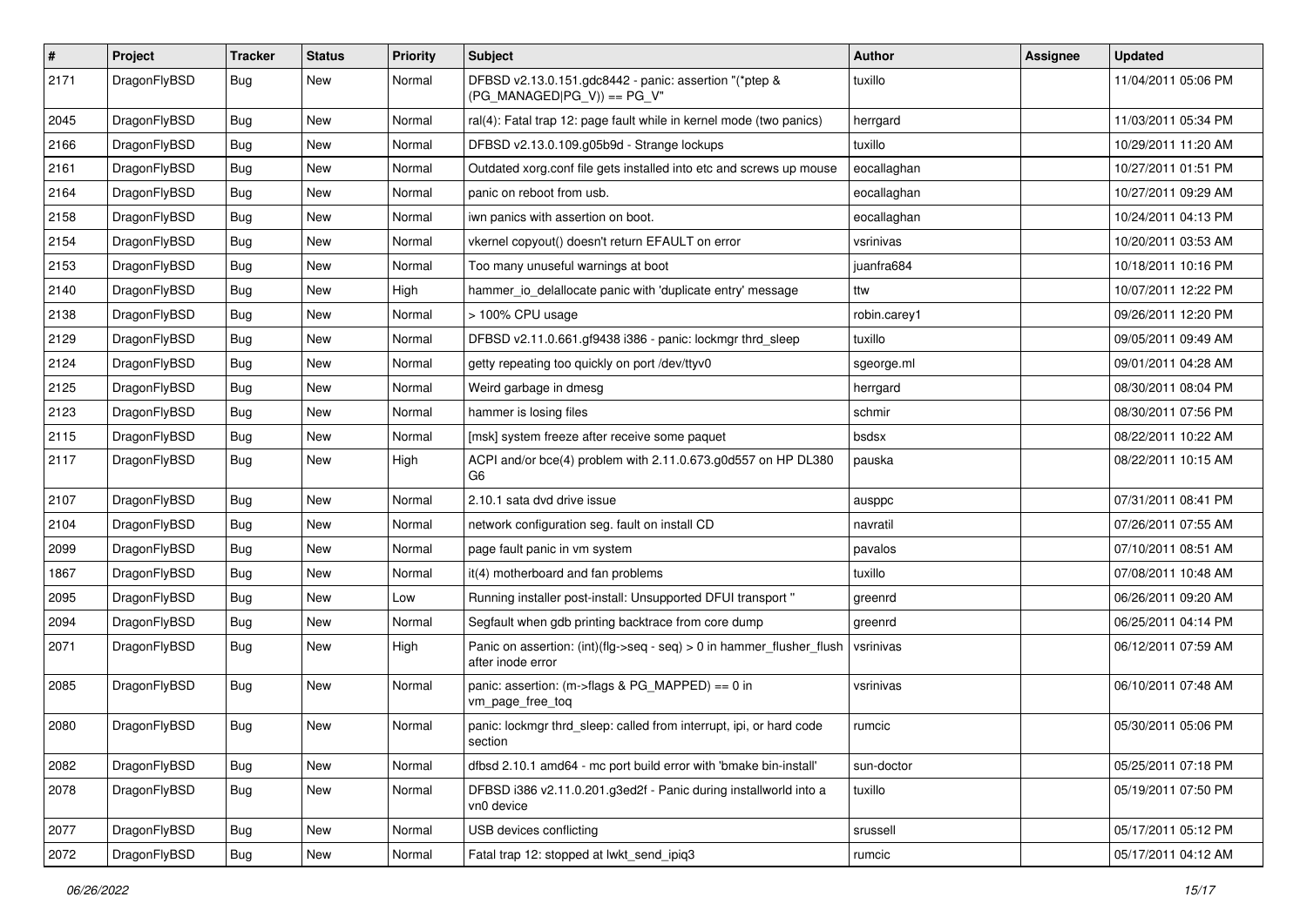| $\vert$ # | Project      | <b>Tracker</b> | <b>Status</b> | Priority | <b>Subject</b>                                                                                                                                                                                    | Author             | Assignee | <b>Updated</b>      |
|-----------|--------------|----------------|---------------|----------|---------------------------------------------------------------------------------------------------------------------------------------------------------------------------------------------------|--------------------|----------|---------------------|
| 2075      | DragonFlyBSD | <b>Bug</b>     | <b>New</b>    | Normal   | pflogd on x86 64                                                                                                                                                                                  | fanch              |          | 05/16/2011 04:04 PM |
| 1874      | DragonFlyBSD | Bug            | <b>New</b>    | Normal   | mpd listening on all IPs, accepting only on one                                                                                                                                                   | rumcic             |          | 05/08/2011 01:01 PM |
| 2052      | DragonFlyBSD | <b>Bug</b>     | <b>New</b>    | Normal   | Kernel panic: CPU APIC ID out of range                                                                                                                                                            | Anonymous          |          | 05/02/2011 11:06 AM |
| 2055      | DragonFlyBSD | Bug            | New           | Normal   | $ssh + IPV6 + bridge \Rightarrow$ connection freezes                                                                                                                                              | steve              |          | 04/24/2011 07:13 PM |
| 2051      | DragonFlyBSD | <b>Bug</b>     | <b>New</b>    | Normal   | No ipv6 lan route entry created on 2.10                                                                                                                                                           | ftigeot            |          | 04/21/2011 10:37 AM |
| 2048      | DragonFlyBSD | Bug            | <b>New</b>    | Normal   | panic: ffs sync: rofs mod                                                                                                                                                                         | pavalos            |          | 04/12/2011 05:45 AM |
| 1984      | DragonFlyBSD | <b>Bug</b>     | <b>New</b>    | Normal   | hammer mount fails after crash - HAMMER: FIFO record bad head<br>signature                                                                                                                        | thomas.nikolajsen  |          | 03/08/2011 06:57 PM |
| 2004      | DragonFlyBSD | <b>Bug</b>     | <b>New</b>    | Normal   | LWKT_WAIT_IPIQ panic                                                                                                                                                                              | steve              |          | 03/08/2011 05:46 PM |
| 2008      | DragonFlyBSD | <b>Bug</b>     | New           | Normal   | lwkt setcpu remote: td->td flags 00800621 console flood                                                                                                                                           | pavalos            |          | 03/06/2011 09:37 PM |
| 2020      | DragonFlyBSD | <b>Bug</b>     | <b>New</b>    | Low      | Port brcm80211 driver from Linux to DragonFly BSD                                                                                                                                                 | studer             |          | 03/05/2011 10:54 PM |
| 1990      | DragonFlyBSD | Bug            | New           | Normal   | /mnt too large to mount                                                                                                                                                                           | peur.neu           |          | 02/16/2011 11:24 PM |
| 1873      | DragonFlyBSD | Bug            | New           | Normal   | Panic upon usb mouse detach and reattaching                                                                                                                                                       | rumcic             |          | 02/01/2011 09:53 AM |
| 1949      | DragonFlyBSD | <b>Bug</b>     | New           | Normal   | iwn panic                                                                                                                                                                                         | pavalos            |          | 01/30/2011 03:21 AM |
| 1961      | DragonFlyBSD | Bug            | New           | Normal   | Can't create dump from DDB                                                                                                                                                                        | shamaz             |          | 01/29/2011 09:02 PM |
| 1884      | DragonFlyBSD | Bug            | New           | Normal   | System completely freezes while listening music (devbuf: malloc<br>limit exceeded)                                                                                                                | shamaz             |          | 01/24/2011 05:00 PM |
| 1959      | DragonFlyBSD | <b>Bug</b>     | New           | Normal   | DFBSD v2.9.1.422.gc98f2 - Panic during boot - IPv6 and PF                                                                                                                                         | tuxillo            |          | 01/13/2011 03:37 AM |
| 1951      | DragonFlyBSD | Bug            | New           | Normal   | dma timeouts at phyaddr on a good hdd                                                                                                                                                             | peur.neu           |          | 01/04/2011 07:12 AM |
| 1944      | DragonFlyBSD | <b>Bug</b>     | New           | Normal   | panic: backing object 0xdea7b258 was somehow re-referenced<br>during collapse!                                                                                                                    | sepherosa          |          | 12/27/2010 02:06 AM |
| 1943      | DragonFlyBSD | <b>Bug</b>     | New           | Normal   | hammer assertion panic                                                                                                                                                                            | peter              |          | 12/27/2010 12:45 AM |
| 1941      | DragonFlyBSD | Bug            | New           | Normal   | wlan config crash                                                                                                                                                                                 | abandon.every.hope |          | 12/24/2010 07:54 PM |
| 599       | DragonFlyBSD | <b>Bug</b>     | New           | Urgent   | 1.9.0 reproducable panic                                                                                                                                                                          | pavalos            |          | 12/22/2010 01:08 AM |
| 1939      | DragonFlyBSD | Bug            | <b>New</b>    | Normal   | Panic on nightly build and stress test box                                                                                                                                                        | lentferi           |          | 12/18/2010 08:41 AM |
| 1935      | DragonFlyBSD | Bug            | <b>New</b>    | Normal   | mouse does not work after switching between x and console                                                                                                                                         | shamaz             |          | 12/13/2010 10:06 AM |
| 1463      | DragonFlyBSD | Bug            | <b>New</b>    | Normal   | Mountroot before drives are initialized                                                                                                                                                           | elekktretterr      |          | 12/07/2010 01:30 PM |
| 1923      | DragonFlyBSD | <b>Bug</b>     | <b>New</b>    | Normal   | Abysmal NFS performance with IPv6                                                                                                                                                                 | ftigeot            |          | 12/05/2010 09:34 PM |
| 1917      | DragonFlyBSD | <b>Bug</b>     | <b>New</b>    | Normal   | panic: assertion: (RB EMPTY(&ip->rec tree) && (ip->flags &<br>HAMMER_INODE_XDIRTY) == 0)    (!RB_EMPTY(&ip->rec_tree)<br>&& (ip->flags & HAMMER_INODE_XDIRTY) != 0) in<br>hammer_flush_inode_done | qhwt.dfly          |          | 11/24/2010 03:23 AM |
| 1920      | DragonFlyBSD | Bug            | New           | High     | system hangs                                                                                                                                                                                      | zhtw               |          | 11/22/2010 08:59 AM |
| 1916      | DragonFlyBSD | Bug            | <b>New</b>    | Normal   | Constant crashes on x86_64 with UFS                                                                                                                                                               | lentferj           |          | 11/21/2010 07:40 PM |